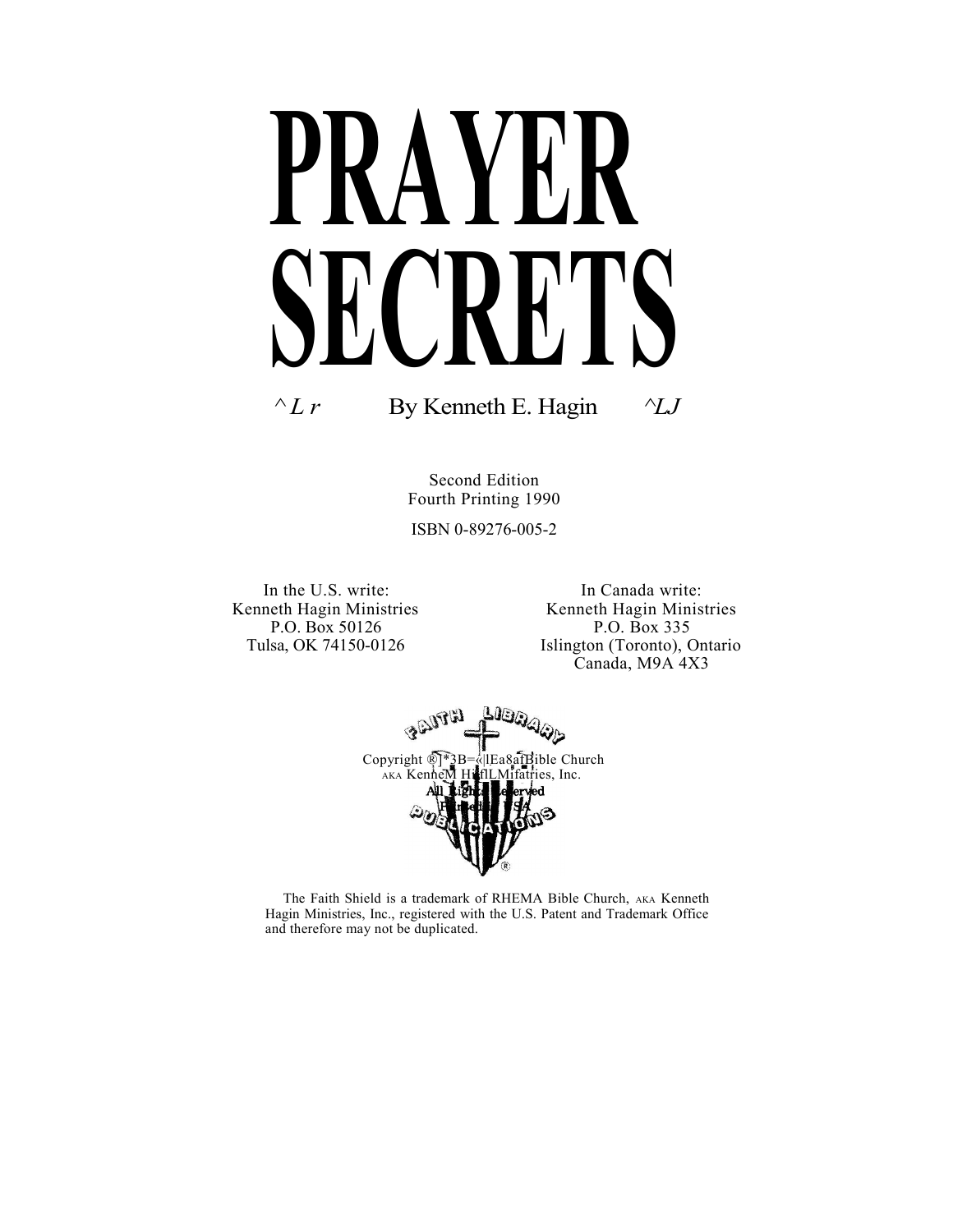# *Contents*

|                                      | 1. The Prayer Secret of Praying |
|--------------------------------------|---------------------------------|
| 2.                                   | The Prayer Secret of Asking     |
|                                      | 8                               |
|                                      |                                 |
| 26 The Prayer Secret of Agreeing and |                                 |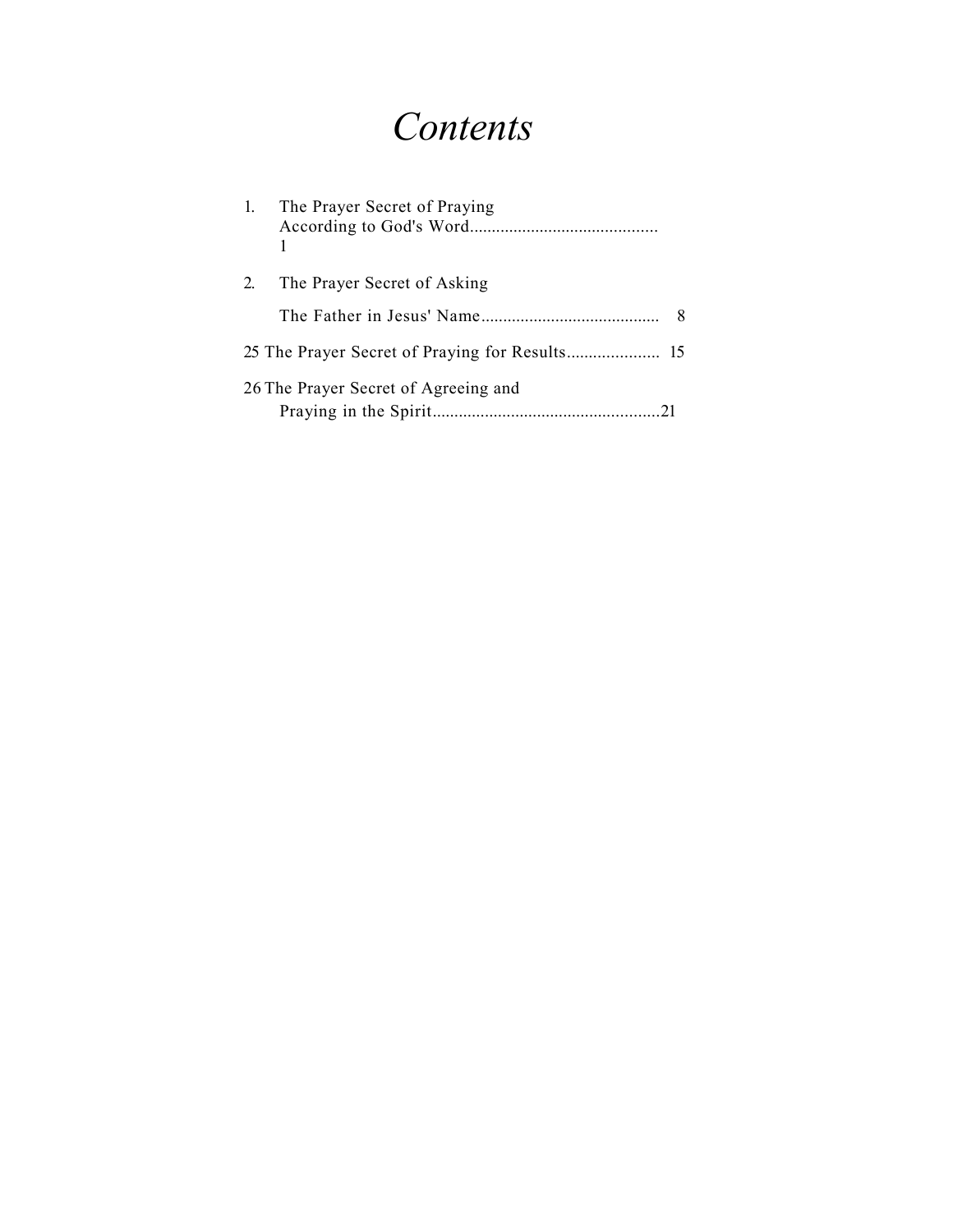# **Chapter 1 The Prayer Secret of Praying According to God's Word**

Jesus is our Mediator, Intercessor, Advocate, and our Lord. He stands between us and the Father. In no place in the Bible is it recorded that Jesus told His disciples to pray to Him. They were always to pray to the Father in His Name.

If we wish to be sure of reaching the throne, we must come according to the rules laid down in the Word of God.

JOHN 16:23,24

- **27 And in that day ye shall ask me nothing. Verily, verily, I say unto you, Whatsoever ye shall ask the Father in my name, he will give it you.**
- **28 Hitherto have ye asked nothing in my name: ask, and ye shall receive, that your joy may be full.**

Notice that Jesus said, "... *in that day ye shall ask me nothing.*" Jesus said this just before He went away. He was talking about the mediatorial session at the right hand of the Father when He ascended and was seated. Another translation reads, "In that day ye shall not pray to me." Jesus said to ask the Father in His Name. There is no other way to pray.

We can tell Jesus how much we love Him and appreciate Him, but when it comes to praying and asking, we must ask the Father through the Lord Jesus. Ephesians 3:14,15 says, *"For this cause I bow my knees unto the Father of our Lord Jesus Christ, Of whom the whole family in heaven and earth is named.*" It is not important what church you belong to, but it is important whose family you belong to.

Many people know about praying to God, but they know nothing about praying to the Father. They don't sound as if they really know Him. He is God to the world, but Father to me. There is real joy in knowing that the Father will answer our prayers.

Smith Wigglesworth was installing some plumbing in a large house one day and the lady of the family came in, watched awhile, and then left. Finally, the woman came back into the room and locked the door. She asked Wigglesworth if he would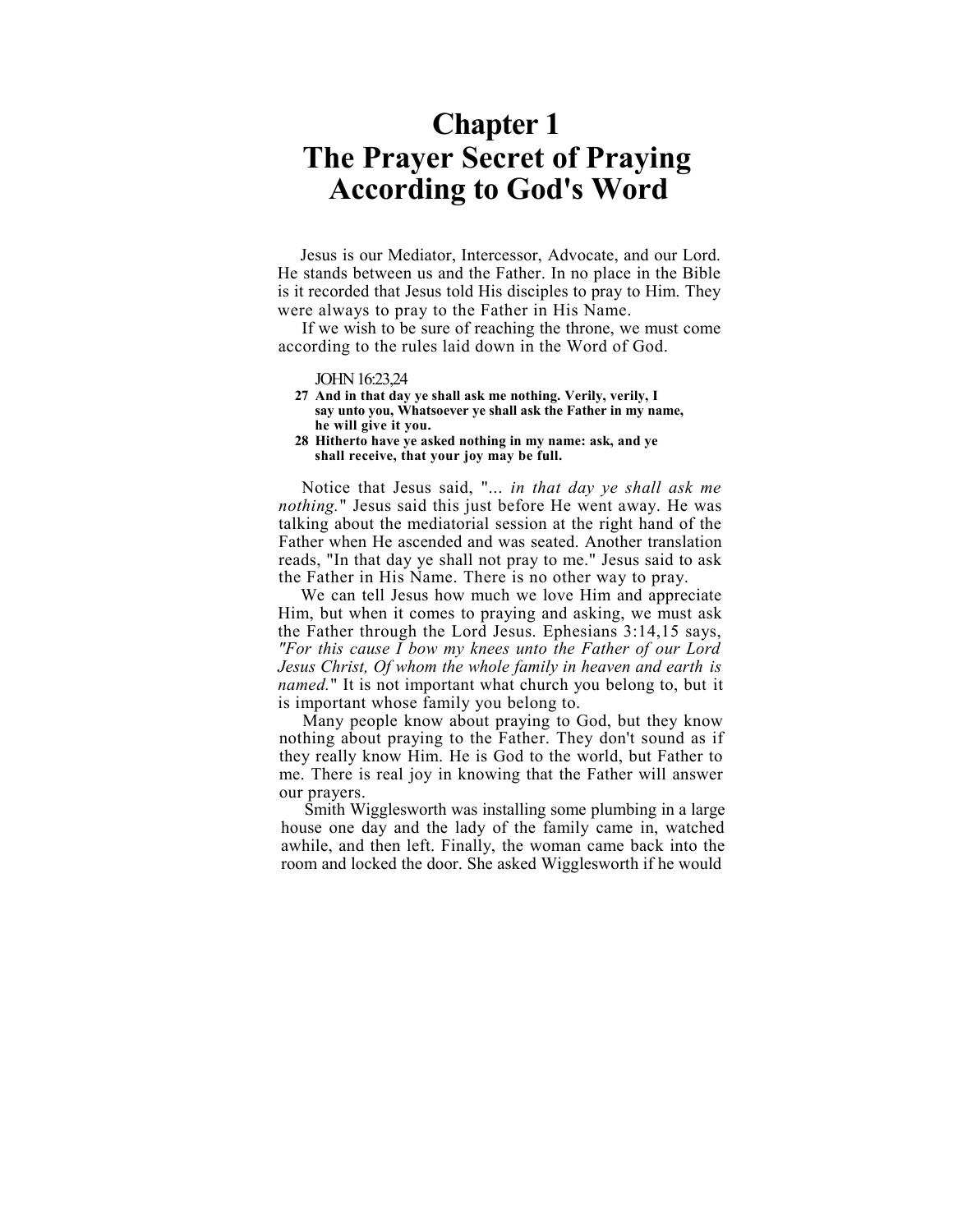tell her something. She asked, "What in the world is it that causes that wonderful expression on your face? You look as if you are full of joy." He then told her that at breakfast that morning, his wife had come downstairs and informed him that two of their children were very ill. He said that before they even ate, they went upstairs, laid hands on their children, and they were instantly healed. Wigglesworth was just so happy because he had asked and had received. His joy was full.

The lady then asked Wigglesworth if she could know God like that. Standing right there, she accepted the Lord as her Savior. She then asked Wigglesworth if she could keep this experience, and he told her that the only way to keep it was to give it away. He told her to tell all her friends about being saved.

You see, Wigglesworth would have looked worried and sad if his children had still been ill. Instead, he had joy on his face. I believe it ought to be that way with all Christians. "... *ask, and ye shall receive, that your joy may be full"* (John 16:24). You have to maintain that joy even before the manifestation comes.

Another time Wigglesworth was facing desperate financial need. He was visiting in the home of a very wealthy man but said nothing about his problem. He had cast every care on the Lord and was whistling and very happy. The rich man was not in good spirits and he told Wigglesworth that he would give all he owned to have the spirit that Wigglesworth had. Wigglesworth told him that it wouldn't cost him anything; all he had to do was cast all of his cares on Jesus.

Some years ago, I was preaching in a church close to home. After I had been there about a week, the pastor asked me to stay on and preach longer. He asked me what salary I needed. I told him, and he replied that that was more than his church had ever paid an evangelist, but that they would give me that amount. We then agreed that my needs would be supplied. On Saturday, before the service on Sunday night, I went home and while I was there, I discovered that some emergencies had arisen and I needed several hundred dollars more. I knew when I went back to preach on Sunday that the pastor would be dismayed. I had already obligated myself to stay with him for a couple of weeks; therefore, all I could do was pray that the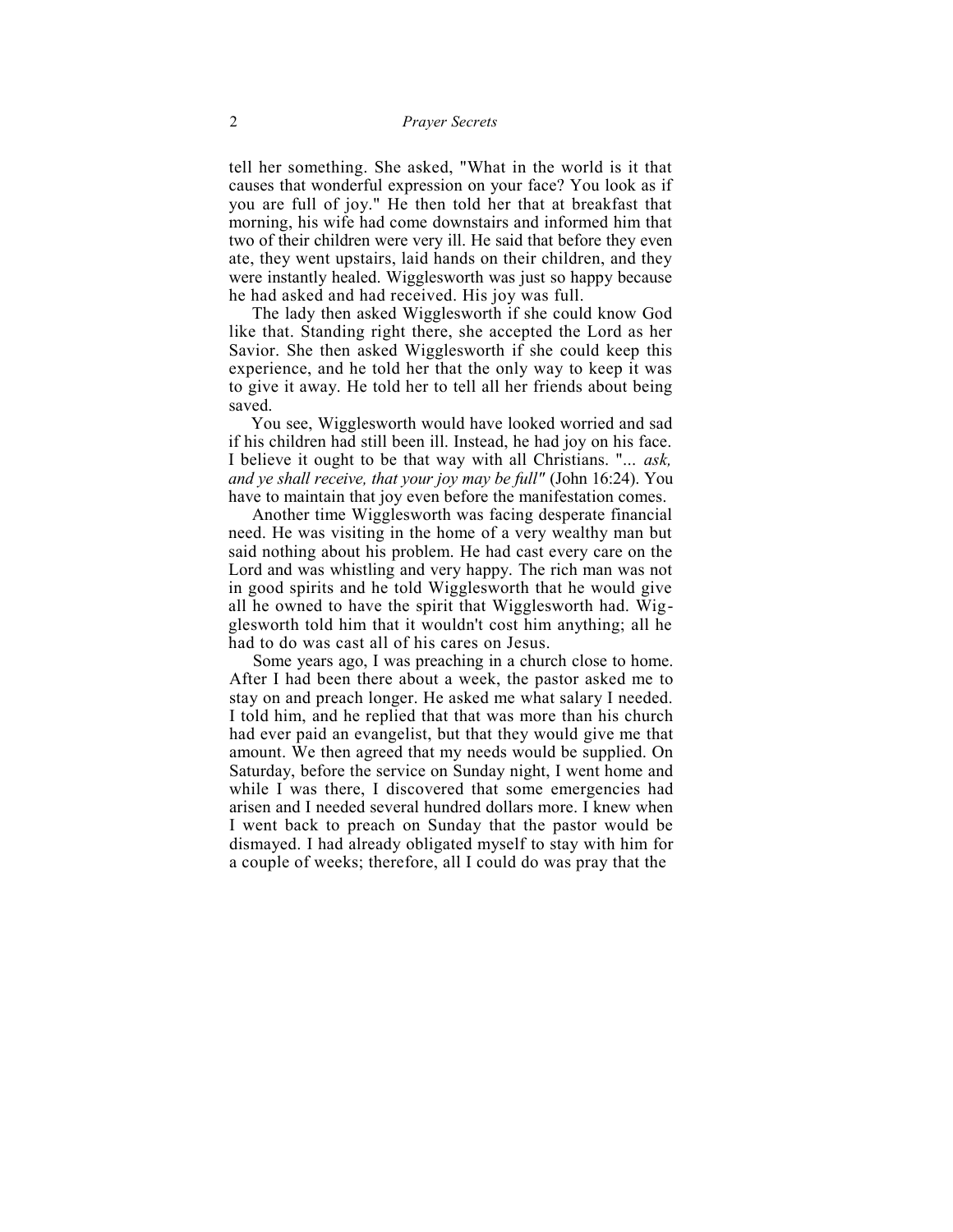Lord would work out everything.

When I returned to the meeting, I did not say anything to the pastor. He told me later that they had not met the budget and that they did not have enough to pay the minimum he had promised me. Then I told him the amount I would need to have in order to meet my emergencies. About that time he became upset. I told him I would believe for it, and he could agree with me.

Later on, his wife told me that she noticed that this financial trouble never bothered me a bit and that I seemed to be just as full of joy as ever. When the meeting was over, I had the money! Praise God! You see, the need was there, and God met the need. He gave me even more than I needed because I had walked by faith and not by sight.

Ephesians 5:20 says, *"Giving thanks always for all things unto God and the Father in the name of our Lord Jesus Christ.*" Paul is telling us that it is to the Father and not to Jesus that we give thanks. The Name of Jesus is the access to the heart of the Father. When you desire to get an answer, follow the teachings of the Word. Pray to the Father in the Name of Jesus.

If you go to the bank with a check and ask the cashier to cash that check for a friend, you will be asked if you have money on deposit to guarantee it. However, if that check has the name of a person who has an account at that particular bank, there will be no questions asked. We fail in our praying sometimes because our approach is all wrong. Thank God, Jesus has a standing in heaven. He is the only approach to the Father. Let us use the mighty Name of Jesus that He has given us. He gave us the power of attorney to use His Name. He said, ".. . *In my name shall they* [believers] *cast out devils"* (Mark 16:17). We have a right to use that Name against the devil. We have the right to use that Name to call out demons that bind men's souls.

Several years ago I was holding a meeting in east Texas, and we were studying the subject of prayer. In those meetings, two things took place that changed the whole course of my life. I had always believed in divine healing, but there were some cases of which I was afraid. In particular, these were mental cases or cases of demon possession. Then the Lord brought this comparison to me. It was as if a person were going to his car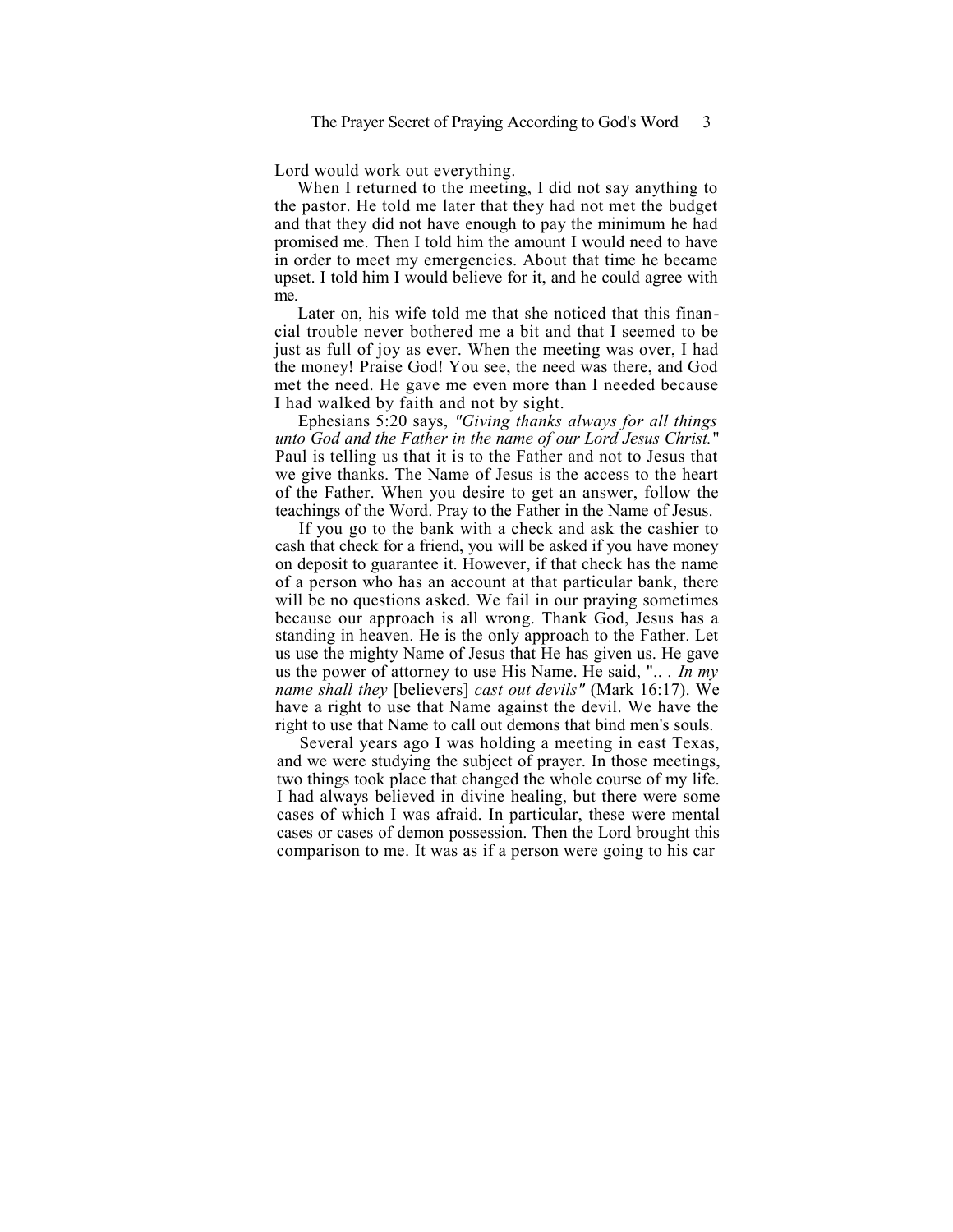to unlock the door. He could say that *he* had unlocked the door, but really *he* didn't unlock it, because the key actually does the unlocking. When he starts the car, a key really does the work. A key starts the ignition. The key is the important factor in the whole situation.

I began to look at it from this standpoint: I am not going to cast out any devils. But Jesus gave me the key to do it. Jesus is the key to doing it. My fear of casting out devils ceased.

Secondly, as I lay on my bed and studied the Word of God, I began to see something else. Let me encourage you to follow up on the Word after you read it and meditate upon it. Our spirits need to be educated and trained. Just because you read the Word of God is no sign that your spirit is educated. I could sit down and read a great deal of scientific material, but that is no sign I know what I am reading. You can read the Bible and not understand what you are reading. God's Word has to get down inside of you until you get the revelation of it in your heart.

Years ago, I read Einstein's theory of relativity and did not understand a thing I was reading. When I finished, I knew less than when I had started. It confused me.

I think many times when people read the Word, they do not know what they are reading. They are trying to grasp it with their mentality. You must get the revelation of the Word in your heart.

As I lay reading, I began to meditate on the Scriptures I had read. I began to see something that I had never seen before. I saw that the devil is the author of all that is evil and that he is the god of this world. Satan has blinded and bound men.

I began to see that those of my own family who were unsaved were bound by the devil. No man would drive his automobile a hundred miles an hour and try to kill himself if he were in his right mind. But a fellow who is doped and drunk will, because he does not know what he is doing. No intelligent person will go through life wheeling and dealing and heading towards hell if he is in his right mind. For example, the Bible says when the prodigal son went home, "... *he came to himself* (Luke 15:17).

I received such a revelation of this that I was challenged.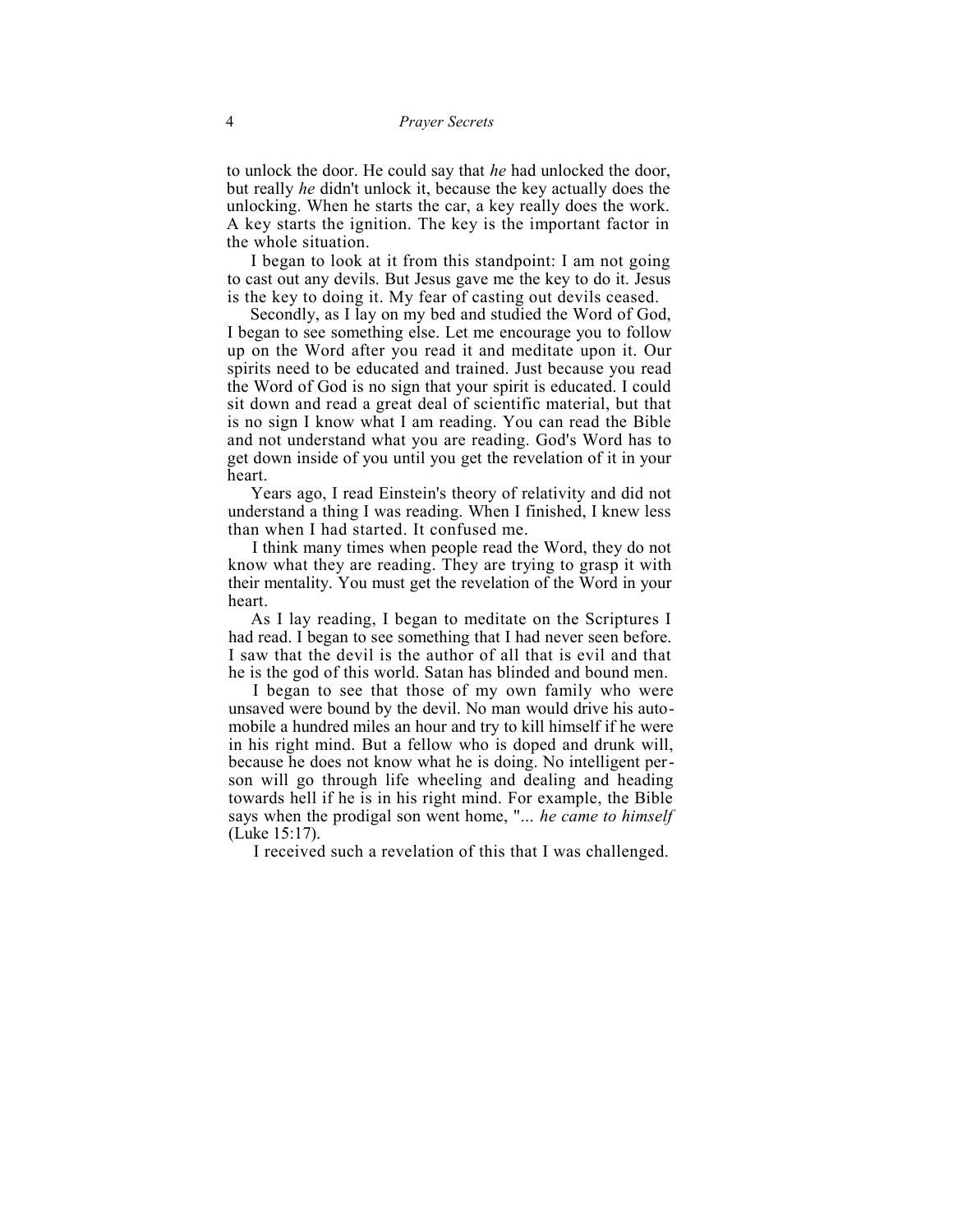I had been praying for my oldest brother who had gone astray. But I discovered that all of my praying and fasting had been done in unbelief. (If you're expecting just prayer to do it, it won't work. This was revealed to me as I lay there.)

I rose up with my Bible and said, "In the Name of the Lord Jesus Christ, you foul devil and demon of hell, and spirits that bind my brother's soul, I bind you, in the Name of the Lord Jesus Christ." I was full of joy, for I knew that it was just as good as done. I laid my Bible down and went out of the room whistling and singing.

About two weeks later as I was walking into my bedroom, I heard a voice say to me, "Oh, you don't think he'll really ever be saved, do you?" I stopped dead still, shutting that out of my mind and not even letting myself think about it. But way down inside, I was laughing. I told the devil that I had claimed his salvation, and that I knew it would come to pass. Two days afterwards at the very spot it had happened before, I heard that same voice again, asking the same question. Again I stopped and shut it out of my mind. I told the devil that I had claimed my brother's salvation and had broken Satan's power over him.

A few days later, I received a letter from my wife which stated that my brother had been saved. I wrote back and told her that I had known it for two or three weeks.

The Name of Jesus belongs to you too. That Name has authority on earth. You have a right to use that Name. If the devil can hold you in the thought arena, he will whip you. If you hold him in the arena of faith, he is the victim. Fight the good fight of faith. Peter said, "... *your adversary the devil, as a roaring lion, walketh about, seeking whom he may devour: Whom resist stedfast in the faith, knowing that the same afflictions are accomplished in your brethren that are in the world<sup>7</sup> '* (1 Peter 5:8,9). You have to believe in your heart, your spirit, that what the Word says is true.

You see, the devil fought me twice. He tried to get me into the thought realm: "You don't think that your brother will ever be saved, do you?" That is what he kept saying to me. And that is exactly where many people try to solve their spiritual problems — with their minds. Then, they get all confused; they are worried sick, and have frowns on their faces.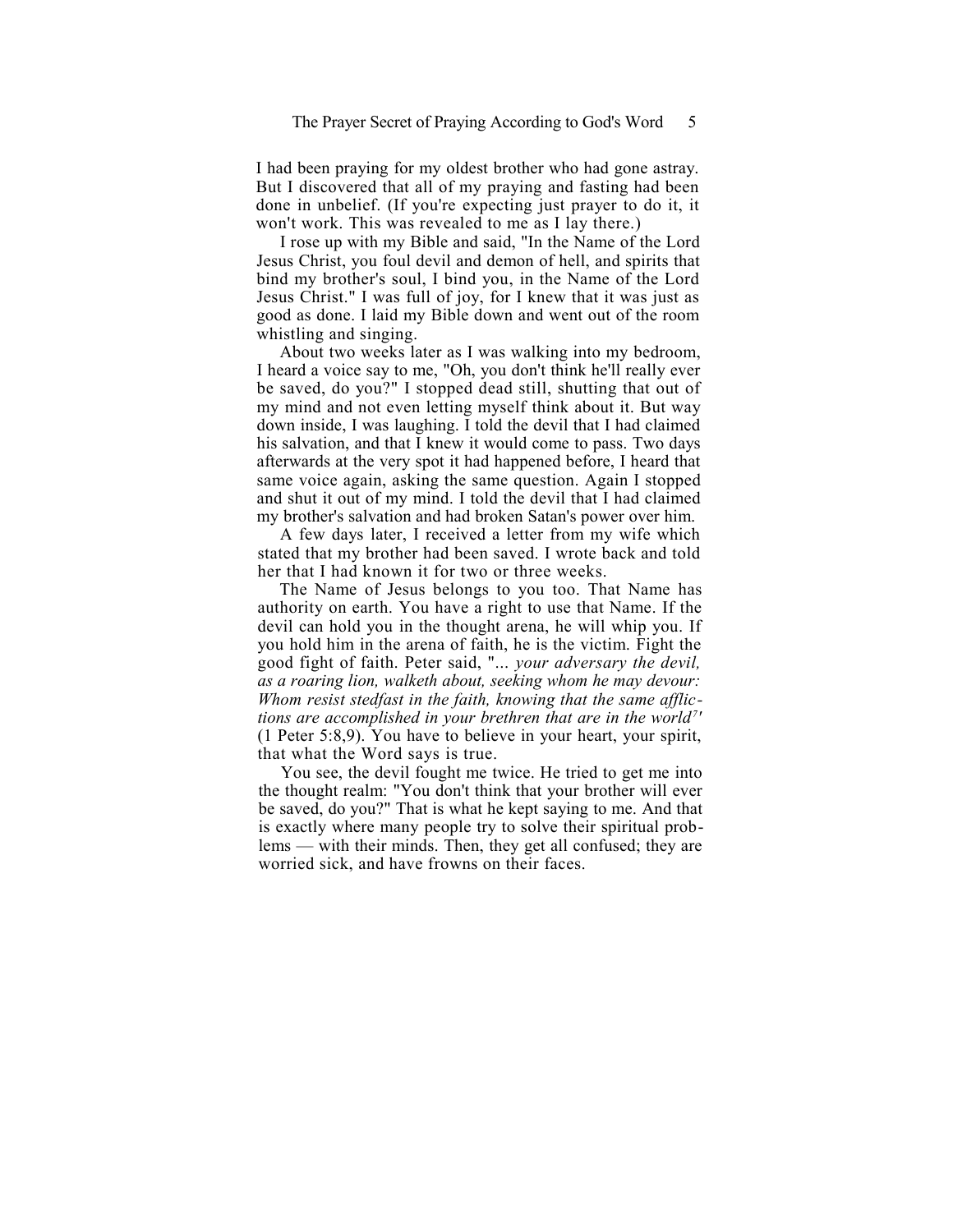But you need to act from your innermost being — from your heart — your spirit. Jesus said, "... *whosoever shall say . .. and shall not doubt in his heart, but shall believe that those things which he saith shall come to pass; he shall have whatsoever he saith"* (Mark 11:23).

I was preaching that same year in Port Arthur, Texas, and the services were good, and there were many healings. A Methodist woman came to the meetings, and thanked me for the lessons we had been having. She told me that she had been sick for twenty years and had not been able to do her work. She could not even get up and fix breakfast for her husband. She was in her forties and had two grown daughters. The doc tors had not been able to help her. She had been to different healing meetings, but had failed to receive her healing. But in my meetings, she said that I had taught her how to receive her healing.

Some time later I received a letter from this same woman with an offering enclosed, for she said that she wanted to have a part in helping someone else as she had been helped. She said that she had not known the importance of the Word of God and the Name of Jesus. In the privacy of her own home she had looked up the Scriptures, raised her Bible and said, "Satan, you who have bound my body for all these years, I break your power over my life and claim my deliverance and my healing." She added that for the first time in twenty years she was doing all of her own housework. Six months had passed, and she was still healed. She said that she had the vigor and vitality of a teenager, and that she had not felt so good since she was sixteen.

Then she told me about her husband who had never been saved. He would not go to church with her, although he was a good husband. This woman took the Bible and in her own home she said, "In the Name of Jesus I break the power of the devil over my husband and claim his salvation." She said that it worked like magic. Overnight, he became a new creature. She said that they were the happiest they had ever been in their lifetime.

She told about her daughters who smoked and danced. She said that she lifted her hands to heaven again and broke the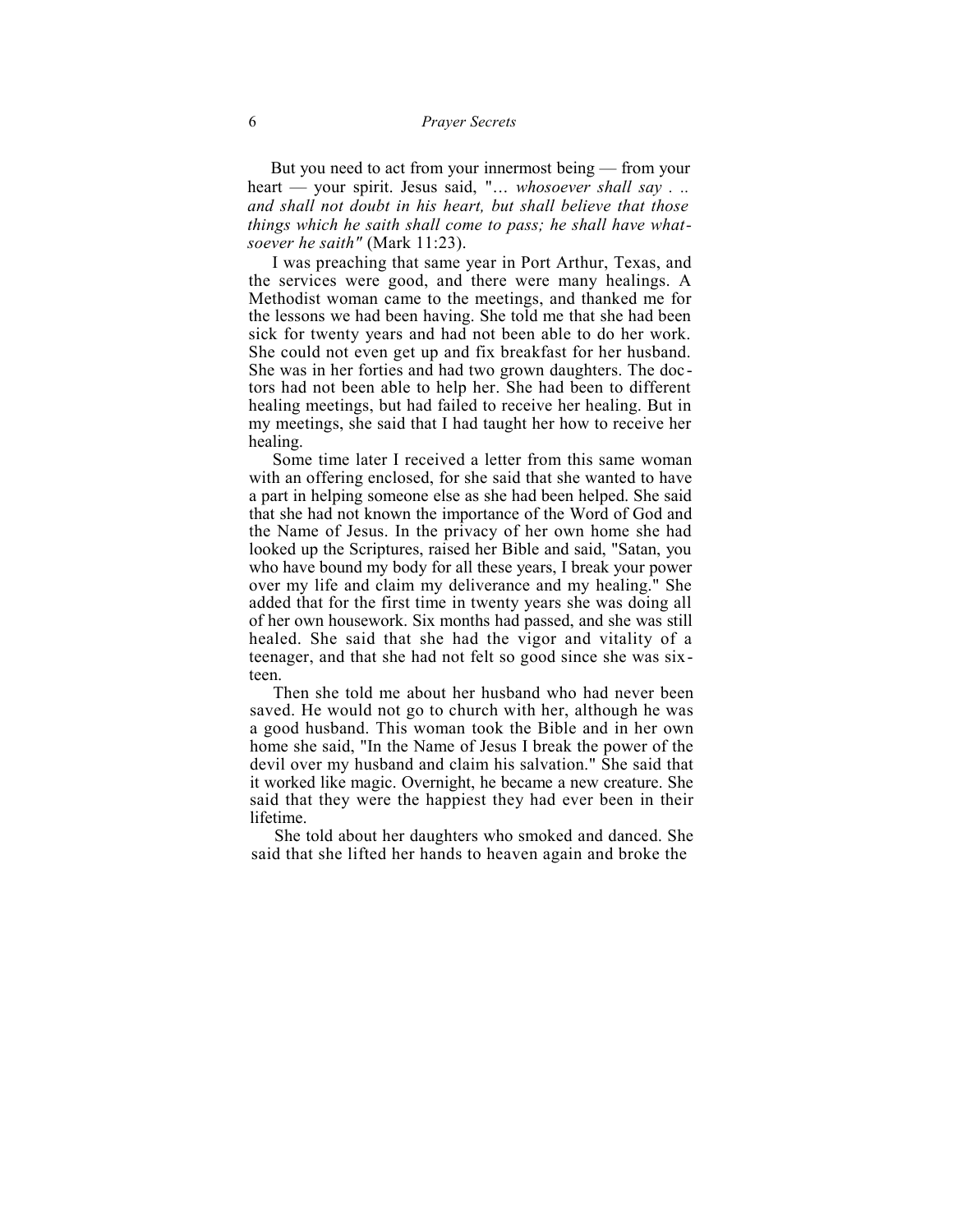The Prayer Secret of Praying According to God's Word 7

devil's power over them, claiming their salvation. Within ten days, they became new creatures. They were delivered from every habit that had bound them, and heaven became their home.

When we will learn to pray in line with what the Word of God says, our prayers will be effective!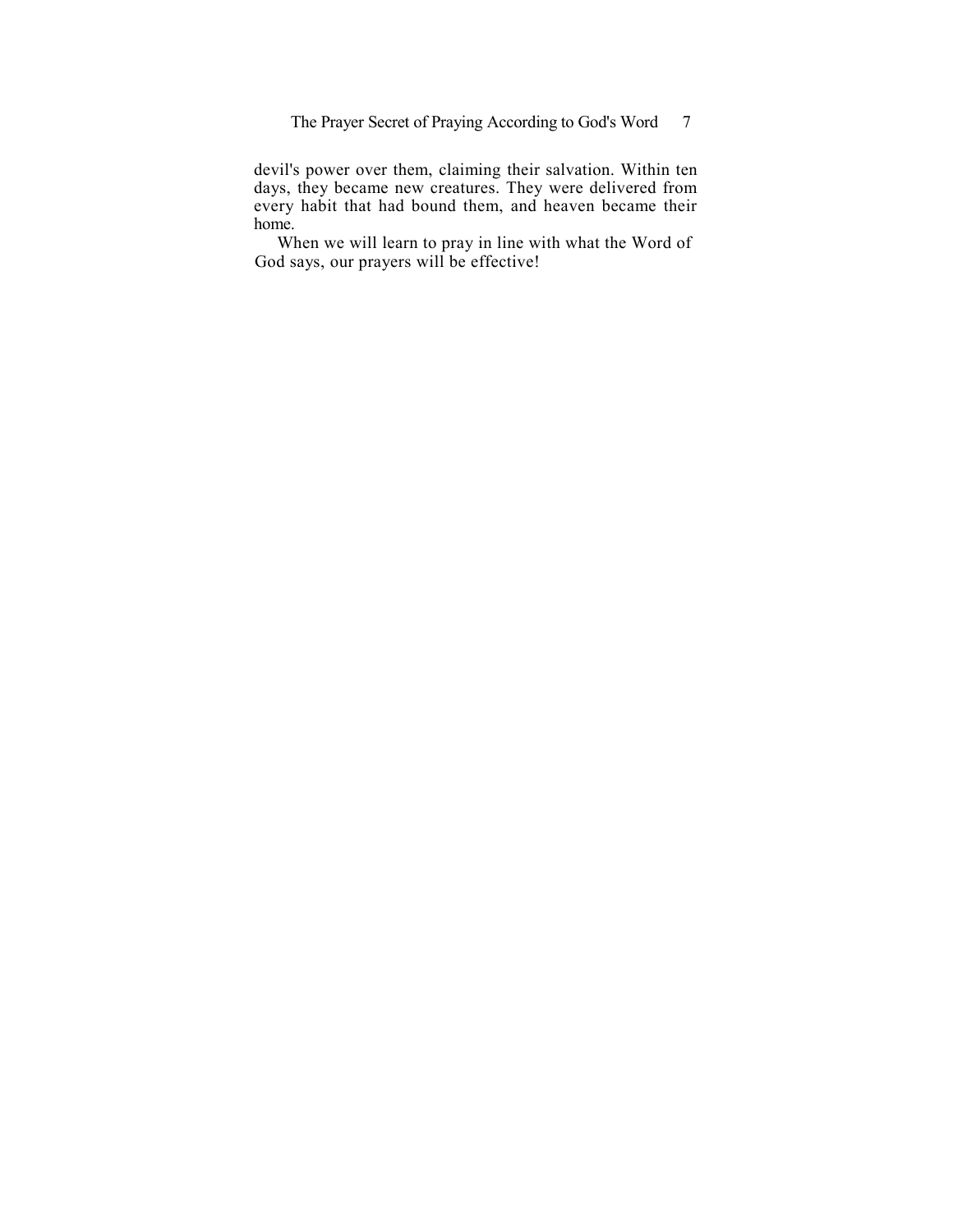### **Chapter 2 The Prayer Secret of Asking The Father in Jesus' Name**

*And in that day ye shall ask me nothing. Verily, verily, I say unto you, Whatsoever ye shall ask the Father in my name, he will give it you. Hitherto have ye asked nothing in my name: ask, and ye shall receive, that your joy may be full.*

— John 16:23,24

Jesus said this just before He went to the Cross. He was referring to the day in which we now live — the day when He went to the Cross, and the day when He ascended up on High and was seated at the right hand of the Father. He is now our Mediator, our Intercessor, our Advocate, and our Lord. He stands between the Father and us. When He says, "In that day," He means the day of the New Covenant.

When Jesus was here on the earth, the disciples could ask Him: they could talk to Him personally in the flesh.

A minister friend of mine never gets answers when he prays. Prayer is a struggle for him. He prays to Jesus. I pray to the Father in the Name of Jesus. I've prayed this way for more than 50 years, and I've gotten everything I've asked for. I usually get it immediately. However, in the case of money it sometimes takes a few days because it has to come in through various channels.

If this friend of mine were to ask me to pray for his finances, then he and I would have to agree on it. But his will could block my will and faith, for we have authority over demons and evil spirits, but we don't have authority over human spirits. If we had authority over human spirits, then we could make everybody get saved.

In John G. Lake's book, *Sermons on Dominion Over Demons, Disease, and Death,* he tells about praying for a man who had sugar diabetes. They knelt to pray, when suddenly Lake asked the man what this \$5,000 was that kept coming up before him. The man answered that his brother and he had been in business and his brother had died. His sister-in-law wanted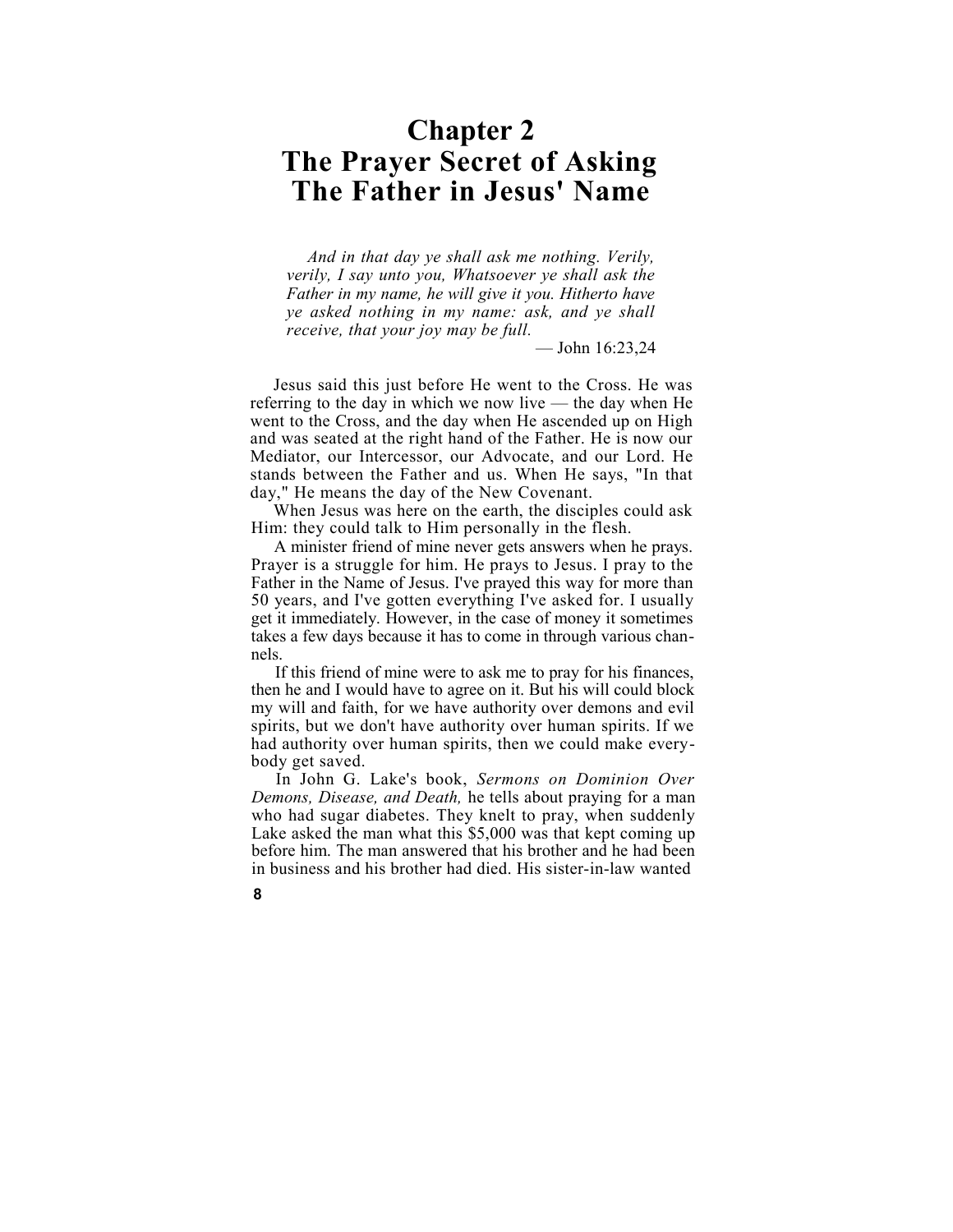him to liquidate the business, and he did. But he had kept \$5,000 out for himself because he felt he deserved it, though it was actually her money. He told Lake that he had more than \$5,000 in the bank, whereupon Lake told him to write out a check for \$5,000, and then he would pray for him. The man wrote the check, walked to the mail box, and sent it to his sister-in-law. When he came back he was healed. Sometimes matters like this nullify the effects of prayer.

Somebody may say that they believe John 16:23,24, *but...* Don't say "but," because there's not a "but" in that verse. Somebody says they believe this Scripture, *if. ..* There is not an "if" in that verse, so don't say "if." Just take Jesus at His Word.

Jesus says in John 16:24, *"Hitherto have ye asked nothing in my name .. ..*" Up to this time, no one had ever asked anything in His Name because He was on the earth. Praying in Jesus' Name didn't do any good until He began His mediatorial intercession at the right hand of the Father.

".. . *ask, and ye shall receive, that your joy may be full"* (v. 24). Your joy cannot be full with your needs unmet. Your joy cannot be full if you cannot pay your rent or your bills. You cannot be full of joy if your children are sick.

We were holding a service, and the phone rang about six o'clock in the evening. It was my mother-in-law, who was taking care of our children, and she said that my son, Ken, had the mumps. He had been sick all afternoon. So she put Ken on the phone, and he said that he had told his grandmother to call because he knew that I would pray to God and God would heal him. When Ken hung up the phone, we prayed. She told us later that he lay down and fell asleep. About forty-five minutes later, she woke him up, told him to get his pajamas on, and go to bed. He had no fever, the swelling was gone, and he was fine! From that time on he never did have the mumps. God does hear and answer prayer! Too much of the time people just make a little stab in the dark and call that praying. They just *hope* that something will work out.

Let us call attention to the difference between praying for Jesus' sake and praying in the Name of Jesus. When you go to God and ask Him to do something for Jesus' sake, you are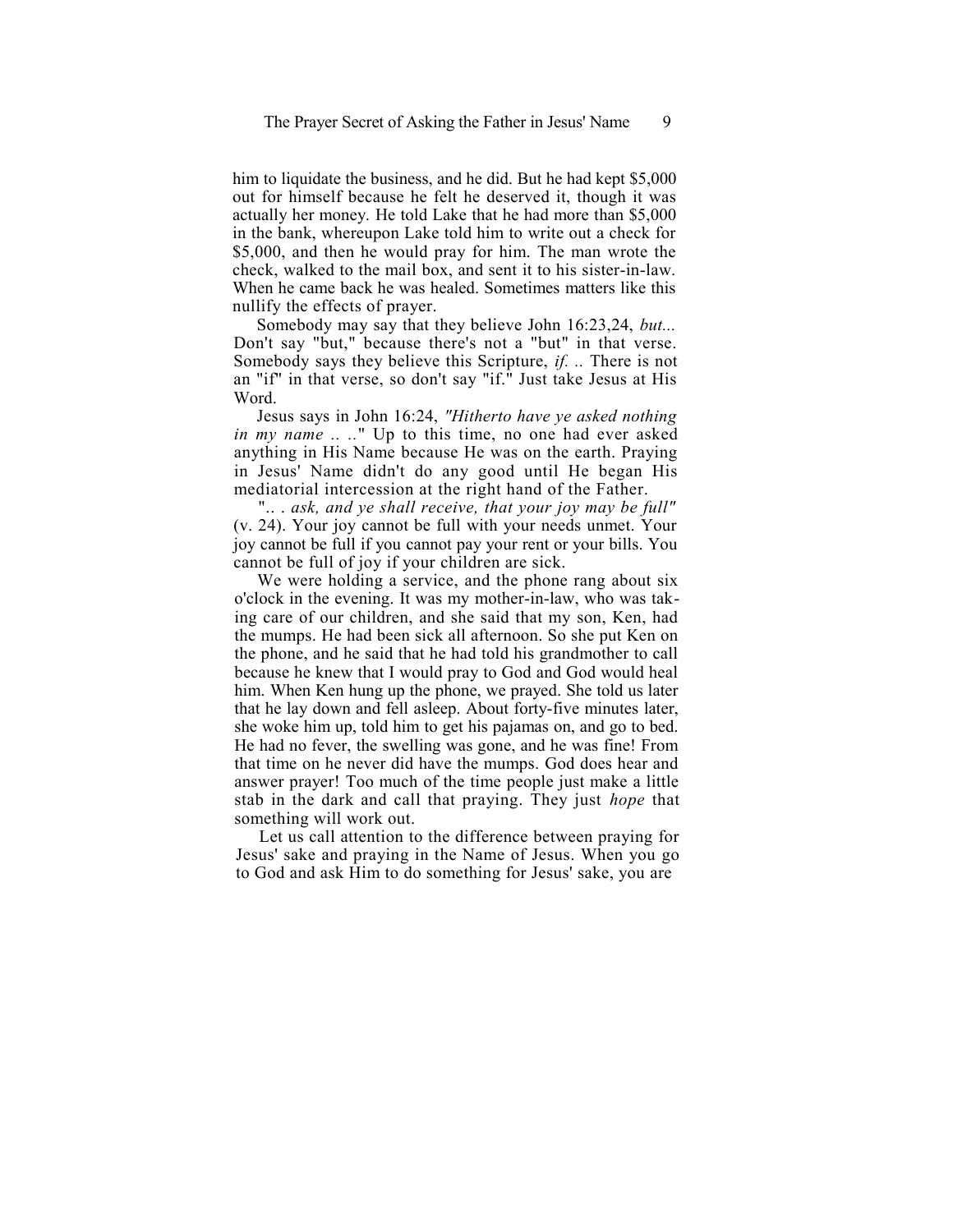asking that it be done to help Jesus, on your credit. That sounds foolish because Jesus does not need the help, and you don't have any credit to guarantee it, if He did. We need the help, and He has the credit! From now on, don't pray, "For Jesus' sake."

If I have a stomachache, and I am praying for healing, I don't want it to stop hurting for Jesus' sake; it is to help me. I am the one who is hurting, not Jesus. If I owe \$100 and I am praying for it to come in the offering, I do that to help myself.

I know that God has helped us on a lower level when we did not know any better, but we ought to be able to grow in prayer. The Bible teaches us that there is a similarity between physical and spiritual growth. No one is born a fully grown human being. People are born babies, and they grow up. We ought to be able to improve upon our praying just as we improve upon things physically.

When I was a young boy I used to pray, "Now I lay me down to sleep. ..." But I do not pray that way anymore. When some were spiritual babies, they might have prayed certain ways and God met them, helped them, and it sufficed for that day, but God wants us to grow spiritually.

When you meet God on His level, it makes a big difference. He requires more of you as you grow. When light comes and teaching is given, God requires you to walk in that light.

*"In my name*... *they shall speak with new tongues* " (Mark 16:17). Every believer ought to be speaking in tongues. You can do it in Jesus' Name.

*"In my name . .. They shall take up serpents"* (Mark 16:17,18). That means that if you are accidentally bitten by a viper, you can shake it off and claim immunity in the Name of Jesus. For example, when Paul the apostle was shipwrecked on an island, he picked up sticks to build a fire and a viper fastened onto his hand. The people thought he had done something terrible, for it looked as if judgement had come upon him. They expected him to fall dead. They watched him, but he did not get sick and did not fall dead. They thought he was a god.

In east Texas, a minister friend of mine and some friends of his were out fishing in one of the rivers, and a cottonmouth moccasin bit him. It frightened the other men because they were not saved. My friend shook it off in the Name of Jesus and went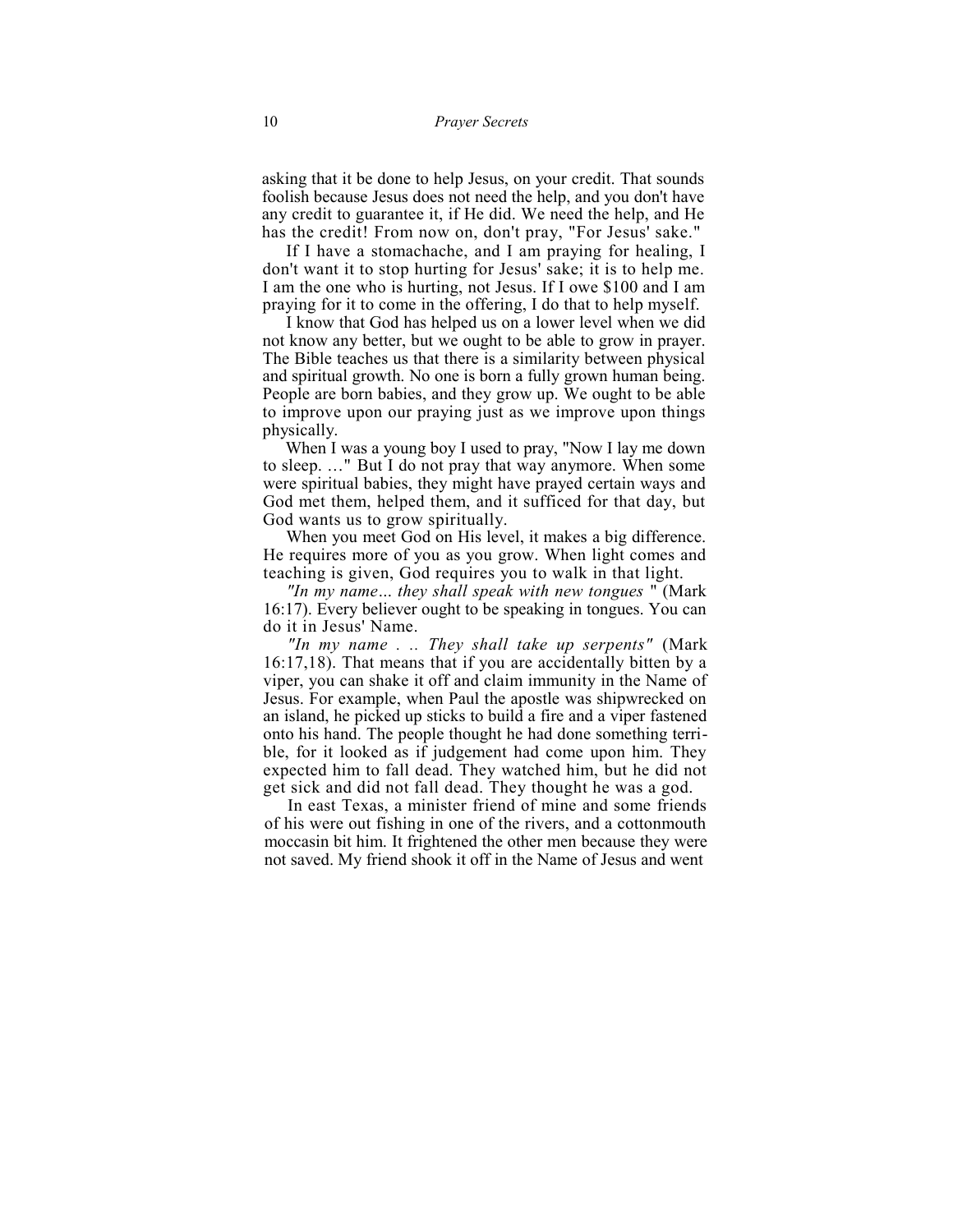about his business. His friends watched him, and saw that it never had any evil effect on him. This is not extreme because it is Biblical.

The Bible says, ".. . *if they drink any deadly thing* [poison], *it shall not hurt them...*" (Mark 16:18). This means that if you accidentally take poison, you have the right to claim immunity in the Name of Jesus.

Some years ago, the superintendent of the Assemblies of God in the Texas district related this story to a group of ministers: Many years ago, the Texas district had a convention in Corpus Christi, Texas. The ministers did not have a great deal of money to stay in good hotels, so they were occupying about a third-rate hotel. The hotel didn't have running water, but there was a pitcher of water in the room. All the ministers had eaten their meals together in a cook tent. After they had finished eating, some of them began to get sick. Finally, about twenty or thirty of them became desperately ill, so they began praying for one another. As they prayed, someone had a revelation that the water in the hotel was poisoned, so they told the rest of the group not to drink it anymore. Everybody was healed. Then they took the remaining water to a nearby naval station and had it tested. The examining officers told them that there was enough poison in that water to kill a regiment of men.

Someone had tried to play a cruel joke on these ministers because everyone knew that this group believed in miracles and healing. None of the party had to have medical aid! They had a right to claim immunity in the Name of Jesus because they had accidentally been poisoned. This is not extreme teaching, because it is in the Word. The Bible says, "... *they shall lay hands on the sick, and they shall recover"* (Mark 16:18).

Notice that Jesus said, *"In my name . .. they shall speak with new tongues . . . they shall lay hands on the sick, and they shall recover"* (Mark 16:17,18). You lay hands on people in His Name. You do the speaking in tongues, and the Holy Spirit gives the utterance. You have a right to do that in the Name of Jesus.

This is just as strong and legal as it can be. The ordinary child of God has just as much right to use the Name of Jesus against the devil as a minister does.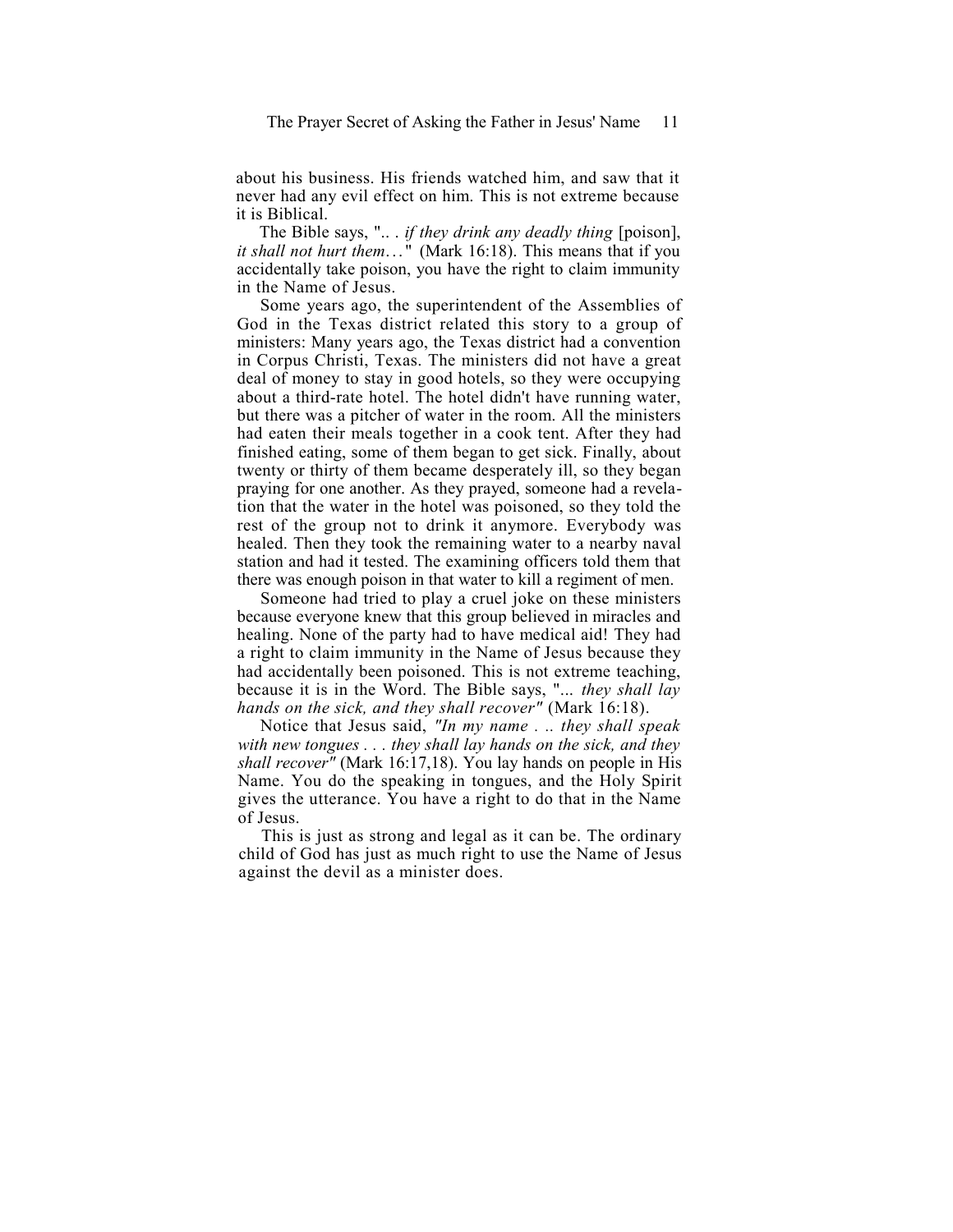Someone said to me that if he had enough faith he could do what this Scripture says. Jesus never said a word about faith in this Scripture. He said, *"He that BELIEVETH... In my name* ..." (w. 16,17). You already have faith. If you believe in the Name of Jesus, then use it. It is not struggling for faith; it is just simply boldly taking our rights, and using what belongs to us.

In the business world, you have a right to use what is yours. You don't think then about having enough faith. That does not enter your mind. It is when that person who needs healing acts upon what belongs to him, that he gets his healing.

Too much of the time folks do not believe as they should in divine healing. They are merely mentally assenting that these things are so. We have people sitting in the church, testifying that they know the Word of God is true, but they still don't get their healing. They are not acting in faith and using the Name of Jesus. When we act on the Word, it works. James said, "Be *ye doers of the word, and not hearers only*..." (James 1:22). It is just a matter of knowing what belongs to us and acting on it. It is taking your legal right. James goes on to say, "For if any be a hearer of the Word, and not a doer, he deceives himself" (James 1:23-26). The margin says that he "deludes" himself." We have many self-deluded people.

Act as boldly as you would in the business world. The Name of Jesus belongs to me just as much as my hands and feet belong to me. I just go ahead and use them because they are mine. You will find that the devil will seek to confuse you. He will seek to withstand you. But the Name of Jesus is yours so use it!

We have plenty of people who pray, but the results prove that their prayers are to no avail. If you do not get results to your praying, then you are a prayer failure. If you are not expecting results, then there is no need to pray. Pray to profit. Great businesses do business to profit. We must make a business of prayer.

The foundation of this great country is Christianity. The basis of Christianity is a living religion that has touch with a living God who hears and answers prayer. We should pray for results. If we pray, and results do not follow, then we should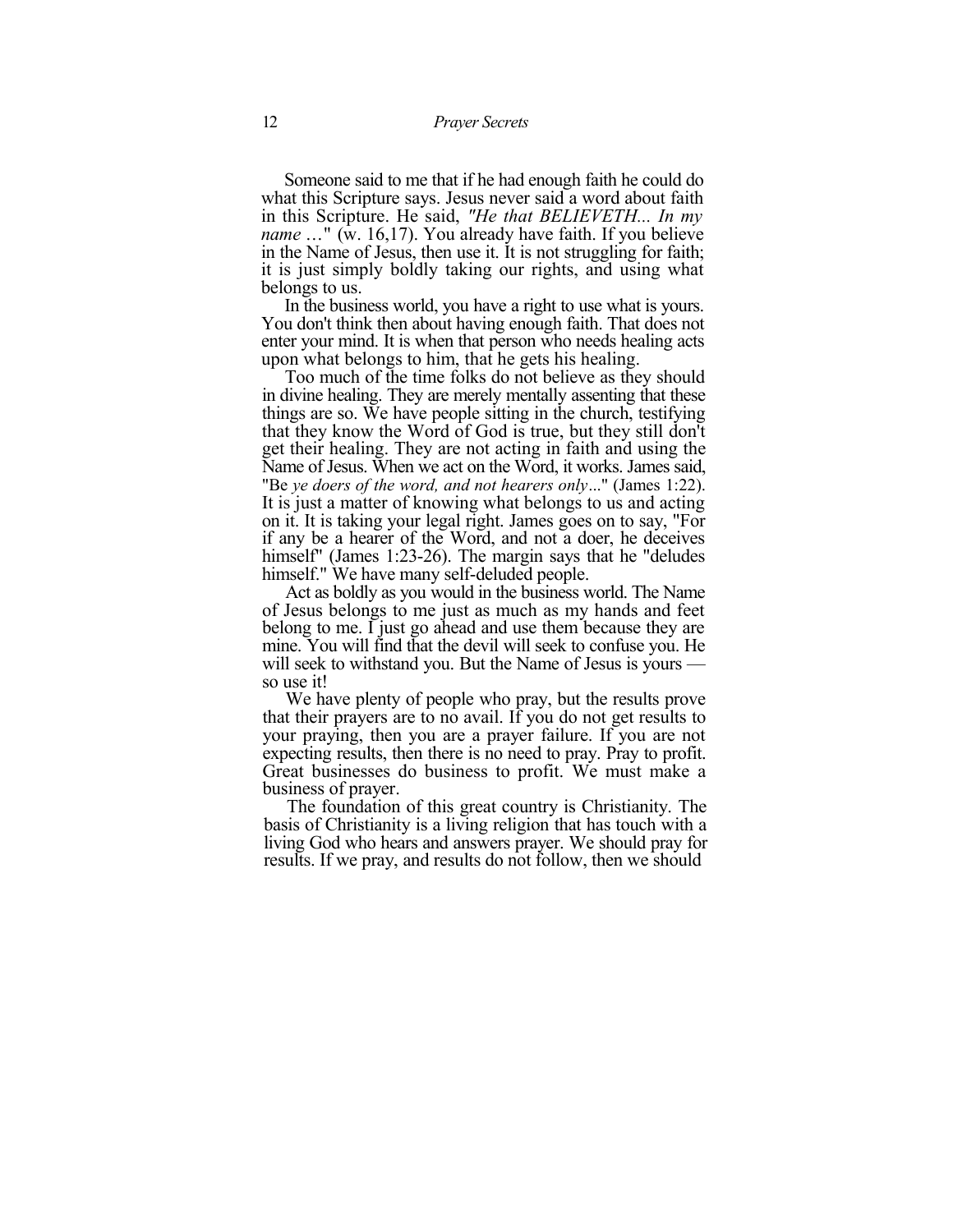seek to find the trouble. The big things of Christianity are all supernatural. If there are no results, then it shows that we have the form without the power. All the things that God has are offered to us  $-$  if only we pray. If we don't have them, then it is because we have not made our prayer connection. God is still in the same business.

Through the years I have gone to churches where not a single soul has been saved for years. Why don't we just get down to the basic principles and find out what is the matter? God is not untrue. Miracles can still happen.

In the early days of the Assemblies of God movement, there was a preacher by the name of I. J. Jamison. He was formerly a Presbyterian minister. In his testimony he told that he was lecturing in a western city as a Presbyterian, and there was a forest fire raging in the area. About ten in the morning, he was down at the barber shop getting a shave when a fellow came in with a telegram, asking the people in a nearby tent meeting to pray for rain. The men in the barber shop all began talking about the tent meeting where there were people who believed in this kind of thing. But they were afraid to take the telegram over to the tent. So Mr. Jamison agreed to take it and he handed it to the minister. He said that the minister quieted everyone and read the request, whereupon everyone began praying. Afterward, they thanked God that there would be rain. The minister gave Jamison the telegram and told him to send one back saying that there would be rain by ten that night. It shocked him. Jamison went back to the barber shop and told the men what had happened. They all laughed about it and read the weather report which said that there would not be any rain for at least four or five days.

Jamison went on to his lecture, and then went home to bed. His wife had washed some clothes and had left them out on the line, so he teased her about bringing them in because it was going to rain. They laughed about it and then about 9:30 they fell off to sleep. Directly, they were awakened by thunder and lightning. It was raining!

This really made Jamison wonder. After his own lectures were over, he began attending the tent meeting. He would sit down at the back and take notes on everything. He could not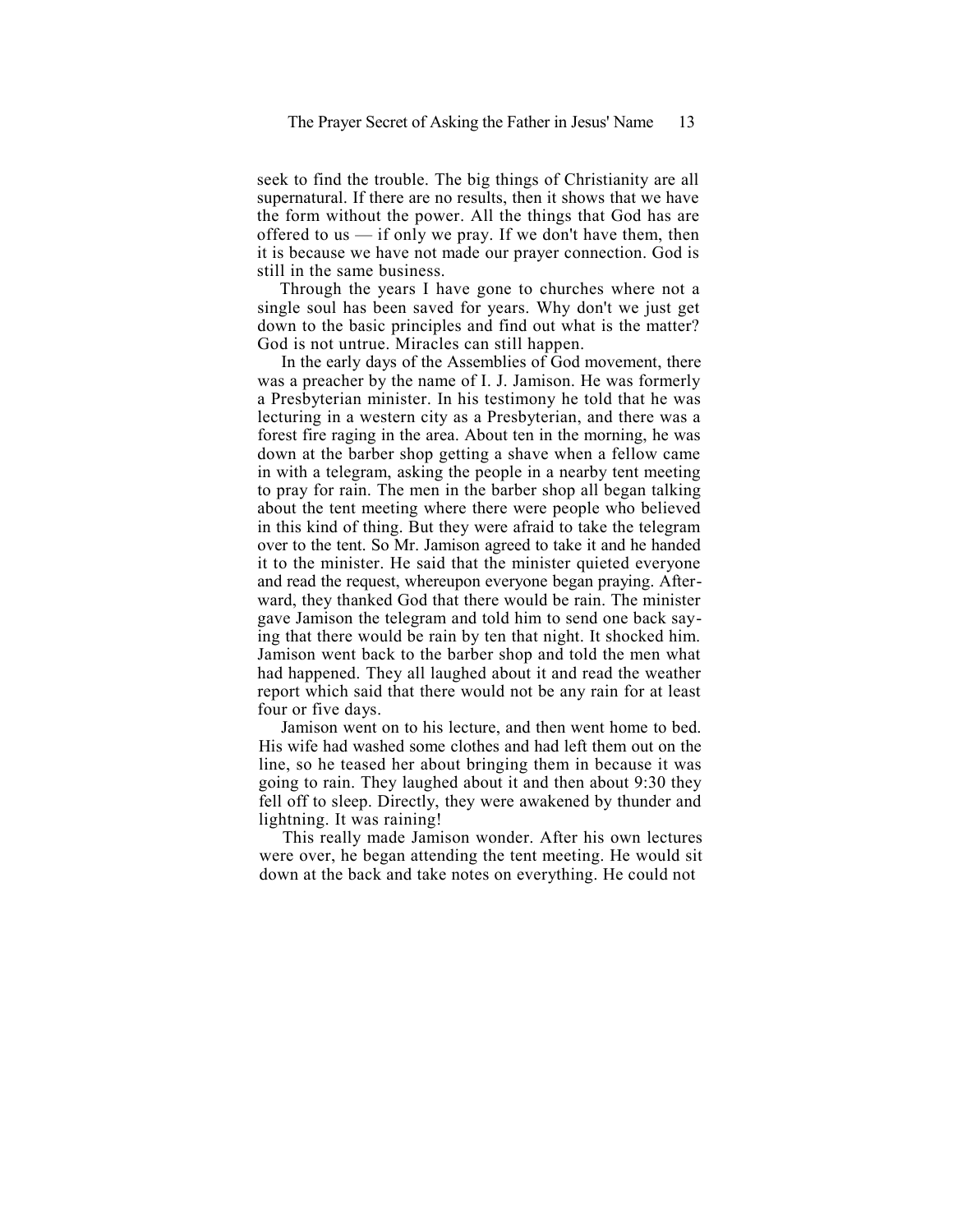understand why he had not seen all these things before. He said he knew that there was a woman in the church whose daughter was insane. He had heard that this woman and some of the people were going to meet at the asylum to try to cast a devil out of her daughter. The mother was taking a dozen women with her. Jamison asked if he could go along. He met them at the asylum, and the attendant said they could not go in because the girl was violent and might kill them. They were stopped before a padded cell, where there was a young woman inside who looked like an animal. She hissed and spit; her eyes were ablaze. All this time the attendant was telling them that they could not go inside the cell because if they did, he would lose his job. Nevertheless, he unlocked the door. The mother went in, and the dozen women fell on their knees and started praying. Jamison and the attendant stood back and watched.

The daughter stepped back and climbed halfway up the padded wall. She made a leap at her mother like an animal, and the mother sidestepped her. The girl fell and then started to get up. The mother held her down and said, "Come out of her, devil, in the Name of Jesus." Jamison stood there and watched spellbound. For ten minutes the mother said this over and over again. Suddenly, the daughter relaxed and asked her if it was she. She threw her arms around her mother's neck and hugged and kissed her. I. J. Jamison witnessed it and said that he wanted the Holy Ghost. He said that he was a candidate for that kind of praying. That mother believed, and she received what she wanted.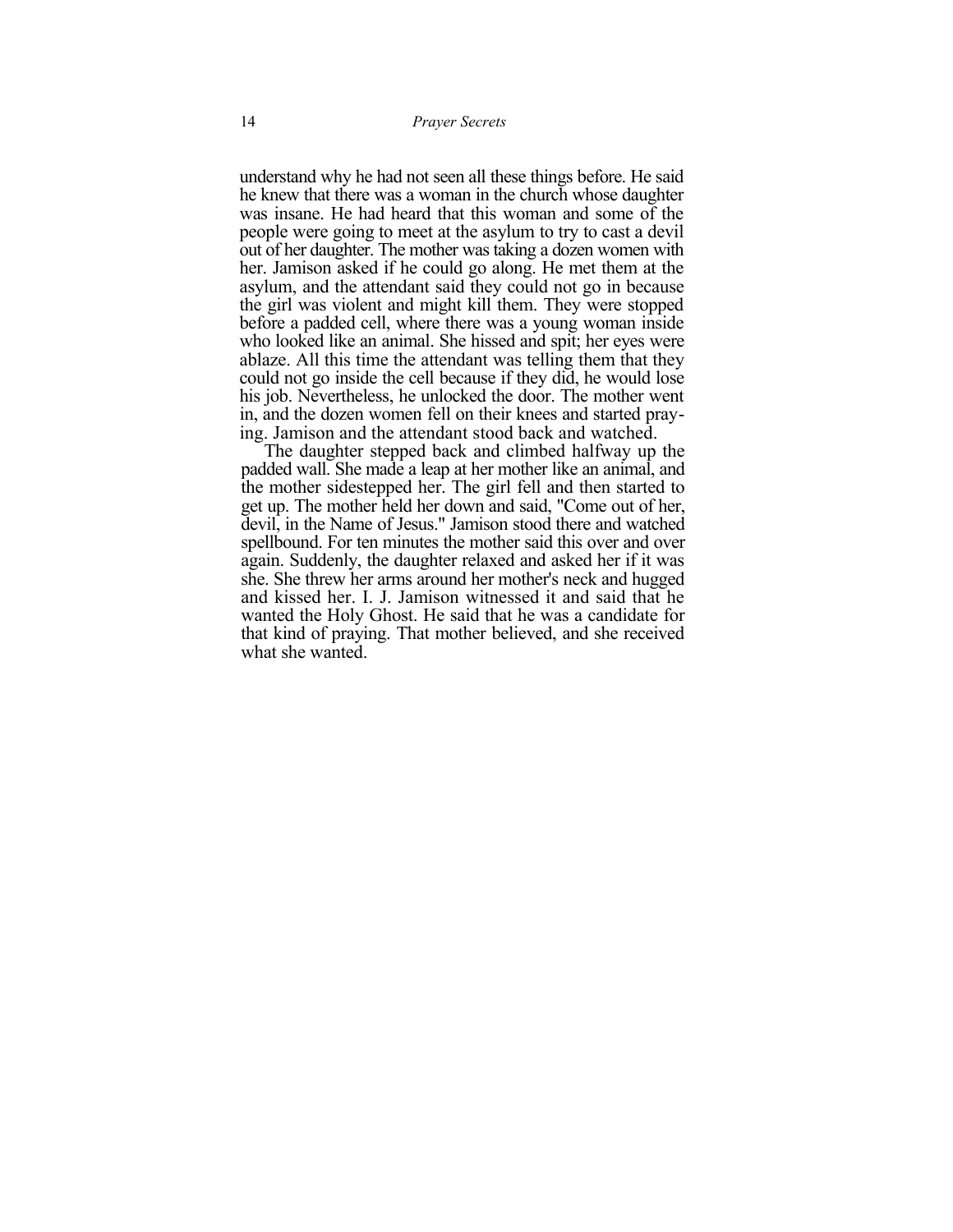### **Chapter 3 The Prayer Secret of Praying for Results**

*And in that day ye shall ask me nothing. Verily, verily, I say unto you, Whatsoever ye shall ask the Father in my name, he will give it you.*

*Hitherto have ye asked nothing in my name: ask, and ye shall receive, that your joy may be full. —* John 16:23,24

We are to pray in the Name of Jesus to the Father. We are to pray for results. If results do not follow, then our prayer life is a failure.

I remember reading about Dr. Charles Price. Someone had phoned him and asked him to come to the hospital. He ordinarily did not go because of lack of time, but the person calling had been close to him in days past, so he agreed to go. This woman had been converted under his ministry. When he arrived, he found that she was dying of cancer. The doctor came while he was there, so Dr. Price told the woman that he would go home and pray for her. The doctor told him that it would be just a short while before she would die. The doctor thought it would be a good idea to pray because it would soothe her nerves. But Dr. Price told him that he wasn't going to pray for her so that her nerves would be soothed. He said that he was going to pray that God would heal her! The doctor looked astonished. He knew that it just couldn't be so. But Dr. Price did pray for her, and she was healed! He was praying for results.

P. C. Nelson, who was a minister, was run over by an automobile and the doctors said that he would lose his limb, but he was healed. He then held healing meetings across the nation for different churches.

Nelson was holding a meeting for the Baptists, and he was praying for the sick. A man who was pastor of another Baptist church in Arkansas and had gone to seminary with Nelson, heard that he was holding these services. This man attended and was very much opposed. He talked about Nelson at home, and his family decided to go to the services. He took them along and his mother who was living with them.

The next morning they were talking about the service at

1 5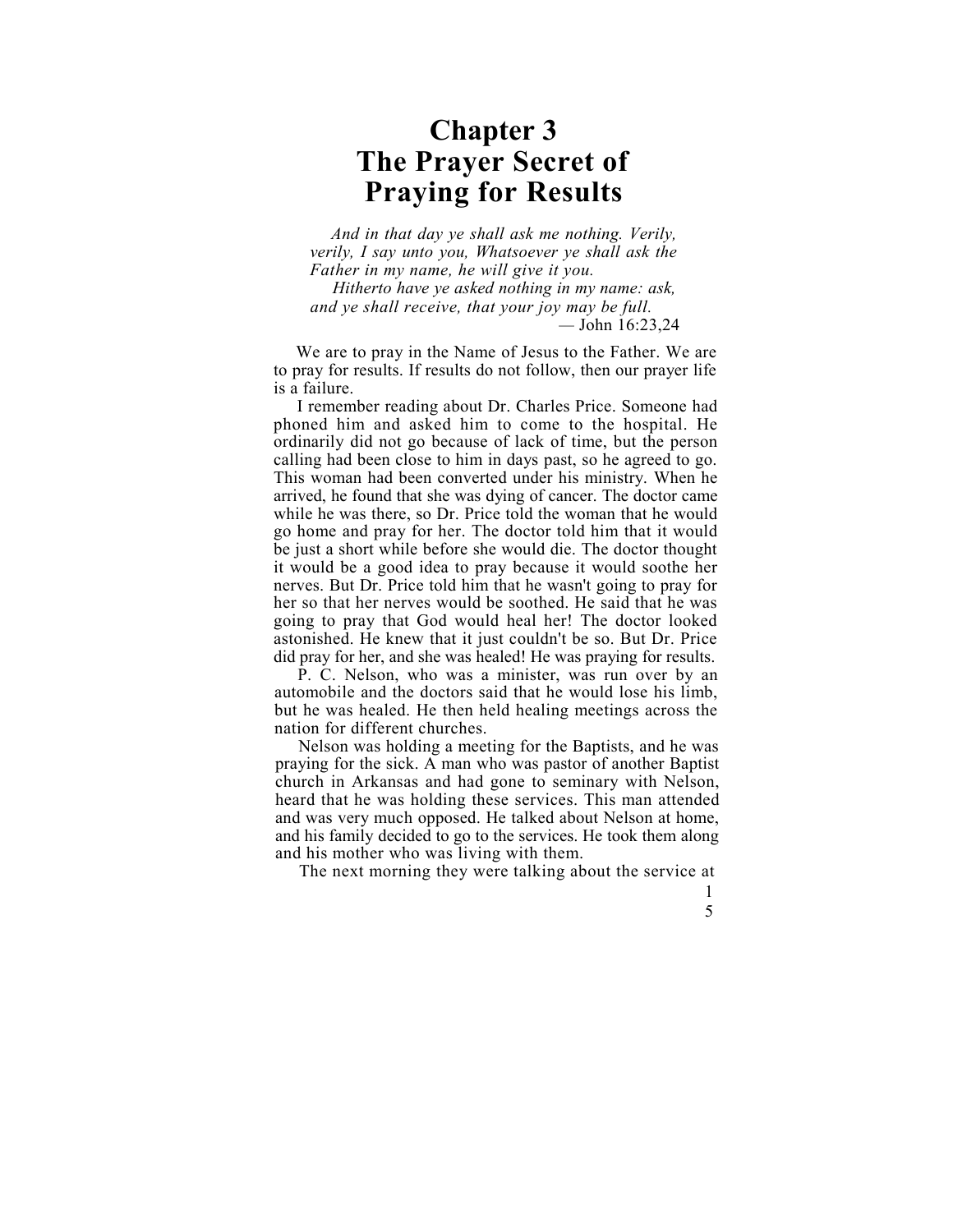breakfast. The Baptist pastor didn't think it was right to pray for someone publicly, but his mother said that she wouldn't criticize Nelson. Finally, their youngest child who was about five years old spoke up. He said that the only difference he could see was that his daddy prayed for folks on Sunday morning, saying, "Lord, bless the sick," while not really expecting anything to happen. Nelson prayed as if he expected God to heal them right then. This caused the minister to start thinking. He decided to cooperate with the meetings.

He also saw that he ought to pray for results. There is no use praying if you are not praying for results. God does hear and answer prayer. He wants to hear and answer your prayer. God did not put all these statements in the Bible about prayer just to fill up space. They are there for our benefit.

#### ISAIAH 43:25,26

- 29 I, even I, am he that blotteth out thy transgressions for mine own sake, and will not remember thy sins.
- 30 Put me in remembrance: let us plead together: declare thou, that thou mayest be justified.

Notice that God said, *"Put me in remembrance.* " Those who have been mighty in prayer have always been those who reminded God of His promises and brought His Word before Him.

Charles Finney is probably the most outstanding exponent of prayer. He is known as the man who prayed down revivals. He had the greatest success and his converts were the most consistent since the days of the apostle Paul. It is common knowledge that 85% of his converts remained true to God. Moody was a great evangelist but only about 50% of his converts remained faithful. We have had a mighty move in the past fifty years, but it is common knowledge that not over 50% of the converts have remained true to the Lord. Finney had the greatest success numbers' wise as far as keeping the fruit of his labor, since the days of the apostle Paul. Whole cities were stirred.

For instance, I read in Finney's autobiography that in 1829 he went to the city of Rochester, New York, where he conducted a meeting and practically everyone in town was saved. All the grog shops closed down. (We now call them honky-tonks and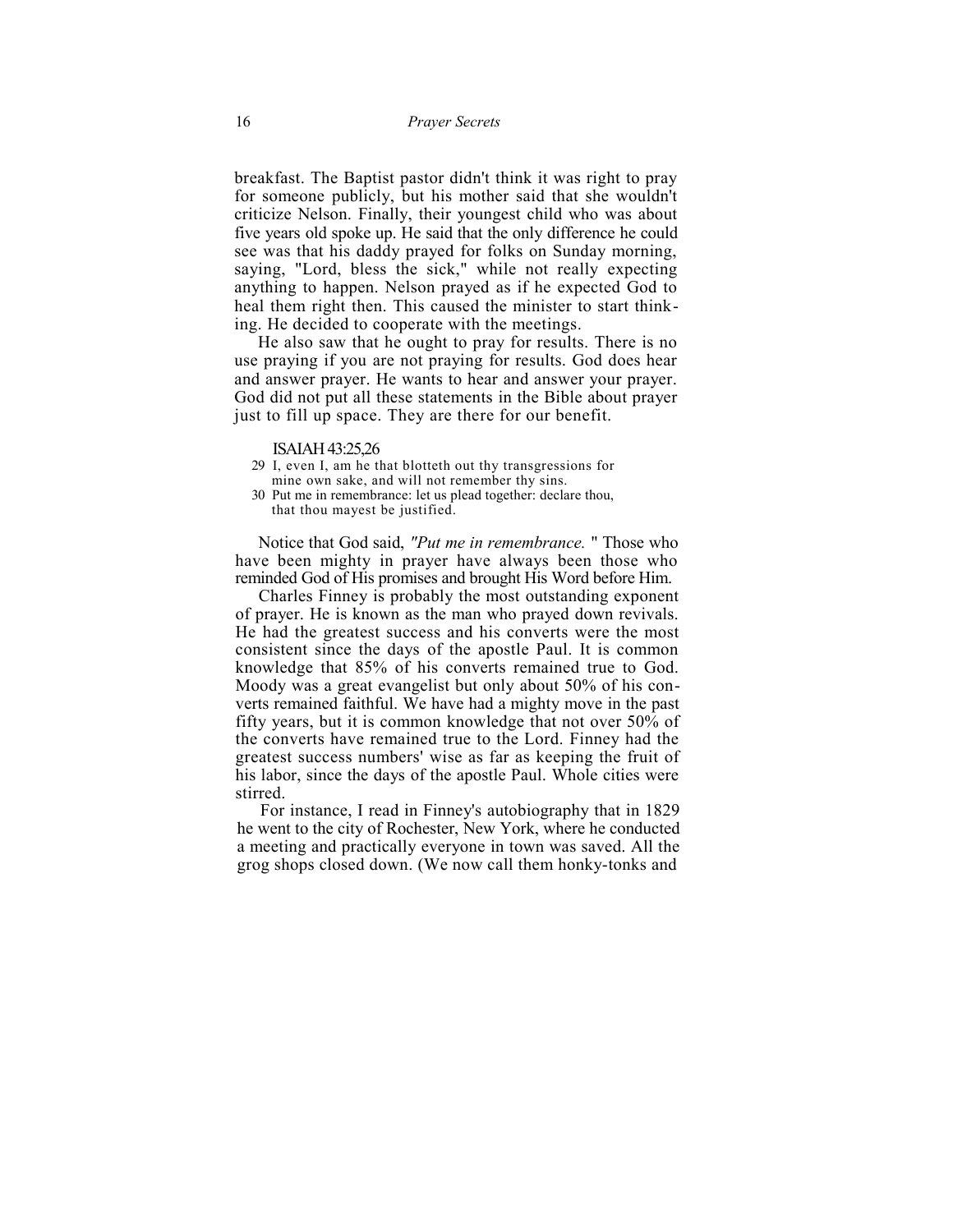beer joints.) There was not a place left in town where one could buy anything to drink. The only theater in town closed up. There was such a revival that when a circus came to town, only two people went to see it, so it had to close. Everybody was interested in God. The revival was on. The people were just not concerned about anything else.

I also read that Finney went to hold another meeting when he was a Presbyterian. He had been talking about fifteen minutes when the power of God fell on him. About four hundred people fell off their seats onto the floor, and it was a Presbyterian church! He didn't know what was happening, but he said that he found out later that they had all been sinners and had just gotten saved when they fell under the power. Finney prayed for revival. He was a real man of prayer. He said that he had some experiences in prayer that indeed alarmed him. He added that he found himself saying to the Lord, "Lord, You don't think that we are not going to have a revival here, do You? You don't think that You could withhold Your blessings?" He found himself reminding the Lord what He had promised.

George Whitfield, another minister, came over from England and preached on the streets. He was speaking in the public square in Boston, Massachusetts. When he began to preach, folks climbed up into trees to be able to see because the crowd was so large. Whitfield told them to come down, because when the power of God came they would fall out of the trees.

Smith Wigglesworth said that God delights in His children having the audacity of faith to say, "God, You have promised it, so now do it." You say that in faith. This agrees with what God says, for God said, *"Put me in remembrance.*" They were putting Him in remembrance of what He said. If God wants us to put Him in remembrance, then let's do it. Isaiah 43:26 said it.

We are certainly facing great needs everywhere. People are dying for the need of Christ. The sick need healing. The weak need strength. What is your part? Are you in His will? Are you doing what He wants you to do? Is your life right with God? Does your heart condemn you? If so, get right with Him now. Thank God that does not take very long.

Whatever you are praying about, stand your ground until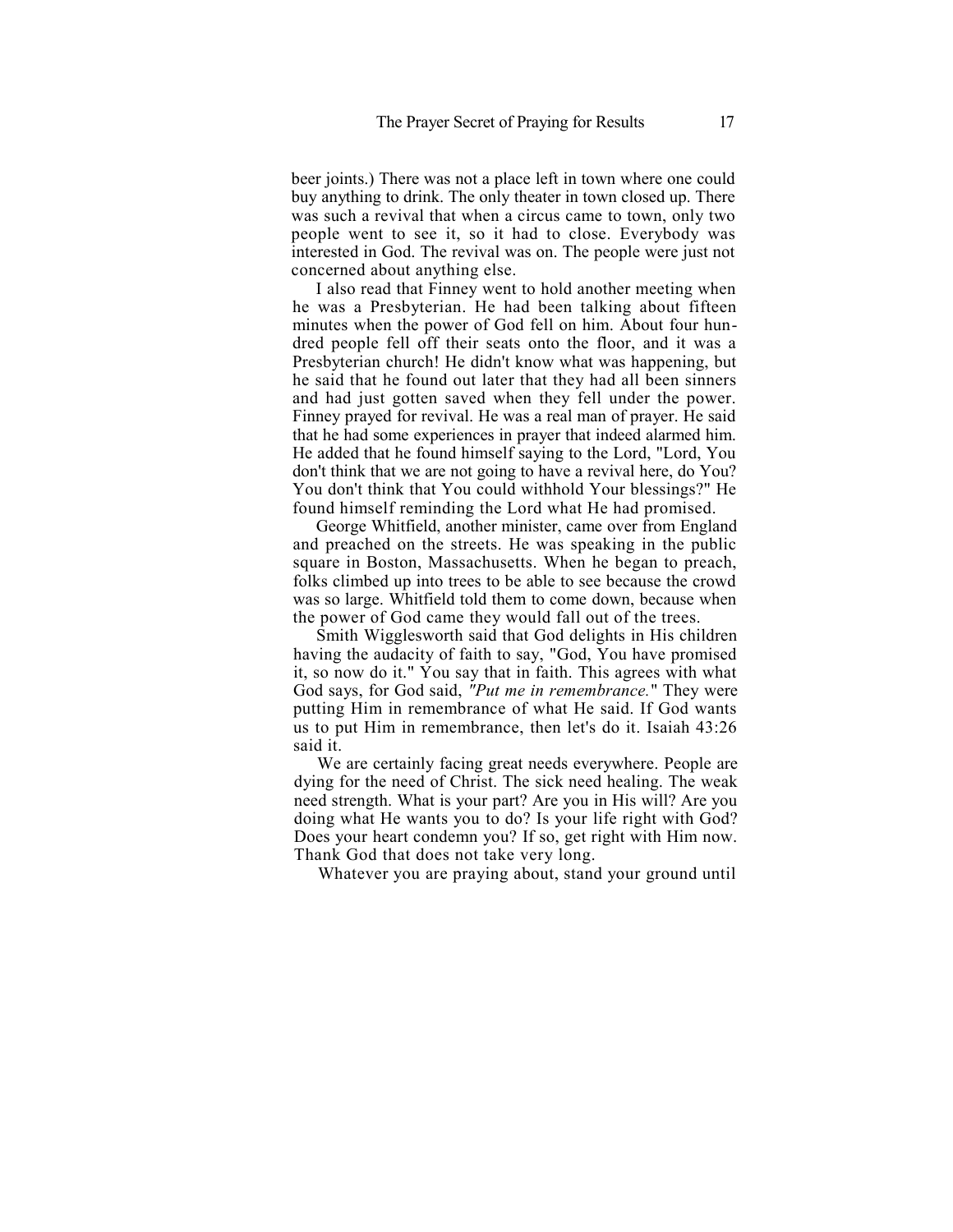18 *Prayer Secrets*

victory is manifested. God wants to send you the answer. This is a spiritual warfare against the host of darkness. The Bible says so in Ephesians 6:12.

EPHESIANS 6:12

12 For we wrestle not against flesh and blood, but against principalities, against powers, against the rulers of the darkness of this world, against spiritual wickedness in high places.

Get down before the Mighty One and persist in prayer even though the enemy might try to hinder you. We have weapons with which to fight the devil. Our weapons are the Sword of the Spirit, which is the Word of God and the mighty Name of Jesus. The demons cannot stand these. You can defeat the devil every single time. Pray to victory. If you are praying for the sick, claim their deliverance in Jesus' Name. Jesus said, ". . . *In my name. .. they* [believers] *shall lay hands upon the sick, and they shall recover'"* (Mark 16:17,18). Lay your hands on them and claim their deliverance in the Name of Jesus. You have solid ground on which to stand.

If it is money, pray that it be loosened. This is because the money is here in this realm. God is not a counterfeiter. He is not going to make any money and rain it down from heaven. God put all the silver and gold and cattle on a thousand hills here for you and me. He did not put it here for the devil and his crowd. He put it here and gave Adam dominion over all of it. Then Adam committed high treason and sold out to the devil; thus the devil became the god of this world. Adam was the god of this world in that he had dominion over it but he sold out to the devil, so now the devil has the dominion. But, thank God, Jesus came and defeated the devil. He gave us the right to use His Name.

At one time I was poverty-stricken and had my nose to the grindstone. Then I began to see something. The Lord told me never to pray for money. He said for me not to ask Him to give me money, for it was down here. He instructed me that in the Name of Jesus I should command the money to come. Whatever I wanted or needed, I should claim it. He said that He wanted His children to have the best. In God's Word He said that He wanted His children to eat the good of the land. His Word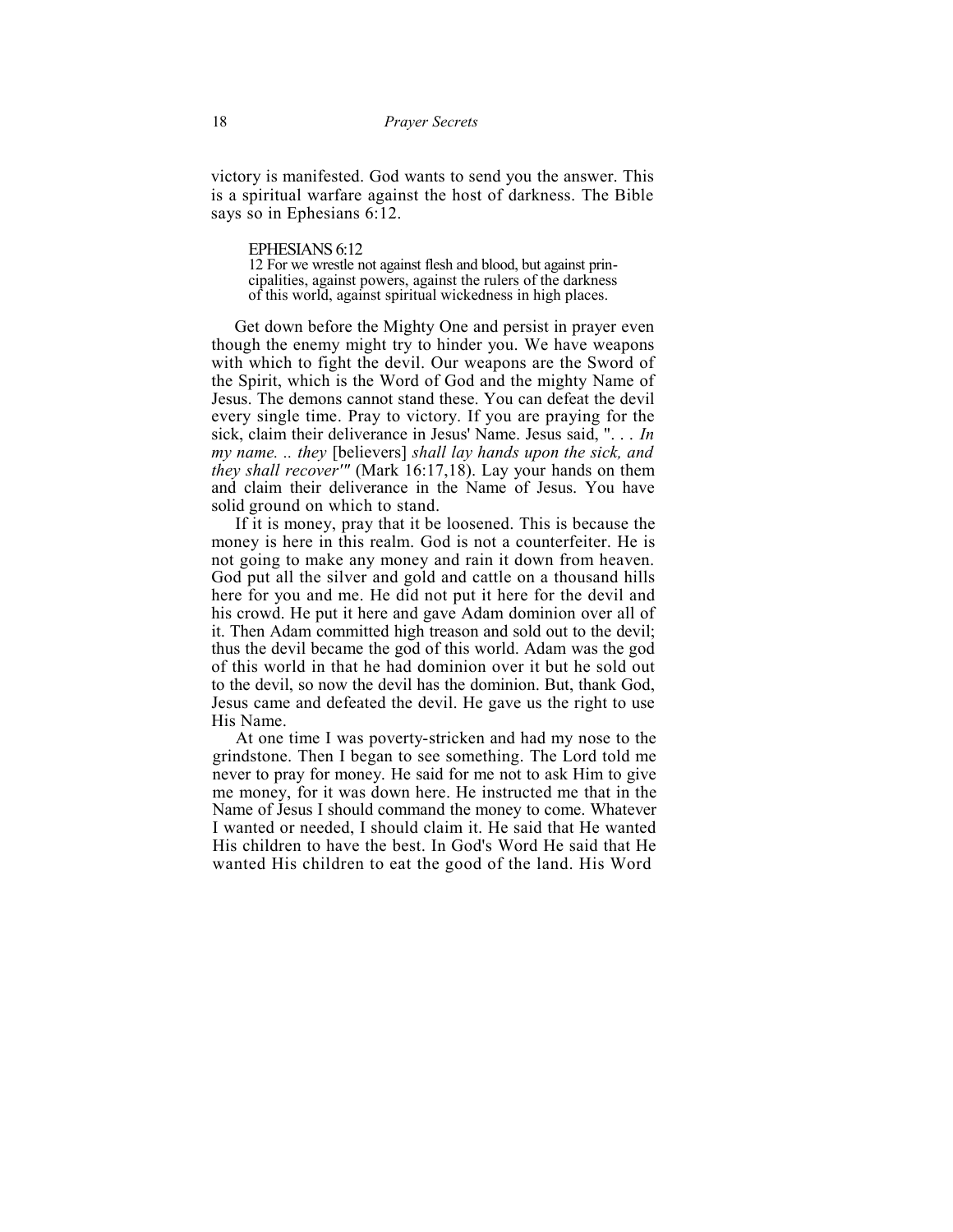declares, *"If ye then, being evil, know how to give good gifts unto your children, how much more shall your Father which is in heaven give good things to them that ask him"* (Matt. 7:11).

We need to realize the principles by which God works. God has given us the Name of Jesus. He said that it wasn't He who was holding finances from me; it wasn't He who did not want my children to have the right kind of food to eat. If it were, He wouldn't be the right kind of a Father. He reminded me that any old sinner could be a father who was concerned about his children, and that even an animal could be concerned about his offspring. He said that there never was an earthly parent who desired to do more for his children that He did. He said that the problem was that His children did not cooperate with Him. He told me to command the devil to take his hands off the finances.

If you pray to God to give you \$100, you are putting all the responsibility upon Him. But the responsibility is on our part because through Jesus Christ deliverance has already been made for us.

I immediately began to do what He said. From that day to this I never pray anymore about money. I just tell Satan to take his hands off my money. I always say that I claim so much money. I always say that angels are ministering spirits who are sent to minister to those who are heirs of salvation. "To minister" means *to wait on* or *to serve.* When you go to a restaurant, a waitress comes to serve or to minister to you.

This is the illustration the Lord gave me when I was praying in the Spirit. Actually, I had a vision and saw an angel. Jesus informed me that that was my angel. Jesus spoke to me about the time He said in His Word: "Suffer the little children to come unto me" (Matt 19:14). Then He also said, "Their angel is ever before my Father's face" (Matt. 18:10). Jesus said this when the disciples were rebuking the people for pressing around Him when He was tired. Jesus told me that just because I grew up, I did not lose my angel. The Lord told me to tell my ministering spirits, or angels, to go and cause the money to come. I have been doing that, and it has been working ever since then.

As we pray, we receive the answers we need. Prayer is the life of the church. I believe that we're only in the beginning of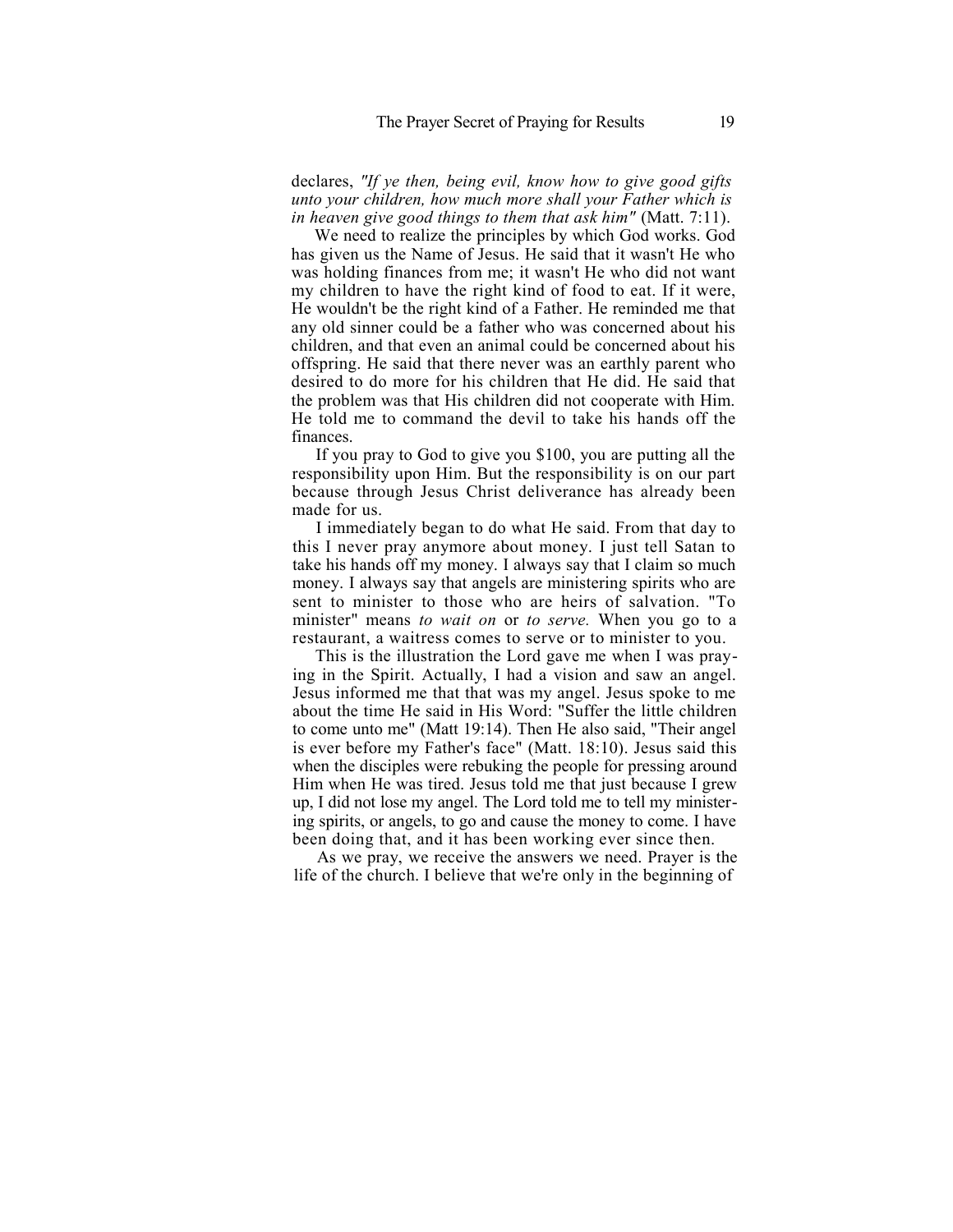the prayer conquest. I feel that there is a great deal more that God is going to do in these last days. I believe that we are only in the beginning of the prayer fight that is to end this dispensation. Learn the secret of praying for others. Pray for men and women by name. Don't just lump them together and pray for them as a group. Don't just pray for God to save souls. Mention their names specifically to God.

In the last church I pastored we had a unique prayer meeting. I told the people I wanted them to come on Thursday night and write on a piece of paper the name of the person they wanted most to see saved. If it were a husband and wife they were to write both names down.

It turned out that the weather that night was very bad with a great deal of sleet and snow. Everyone was instructed to stay off the streets. We were not used to this kind of weather, neither did we have the equipment to take care of it. Nevertheless, nineteen people came to the meeting. I gathered up all of the names, put them in the offering plate, and mixed them up. Then we passed the plate around, and each one took a name. I took one and said that I was going to pray for that particular person to be saved during the coming revival. I told them to listen to what I said and then agree with it. I finished my prayer and then we lifted our hands and praised God because that person was saved. I told the people not to pray for that person anymore, because we had already settled it. We went right down through the list and prayed for each one. All the people for whom we prayed except two, were saved during that meeting. I had never had that kind of success in my life.

Preaching at a camp meeting in 1954,1 met a woman whose husband had been one of those we had prayed for. I had heard that he had gotten saved. You see, all those people we prayed for, except two, were saved within a month's time, and the other two were saved before the year was over. When the meeting concluded, this couple came up, and the husband said, "Brother Hagin, I want to hug your neck; you know that I am your brother now." He said that he had gotten saved that year, after they moved back to California.

I was glad to know that prayer still works. When we pray for results according to God's Word, God's Word does not fail.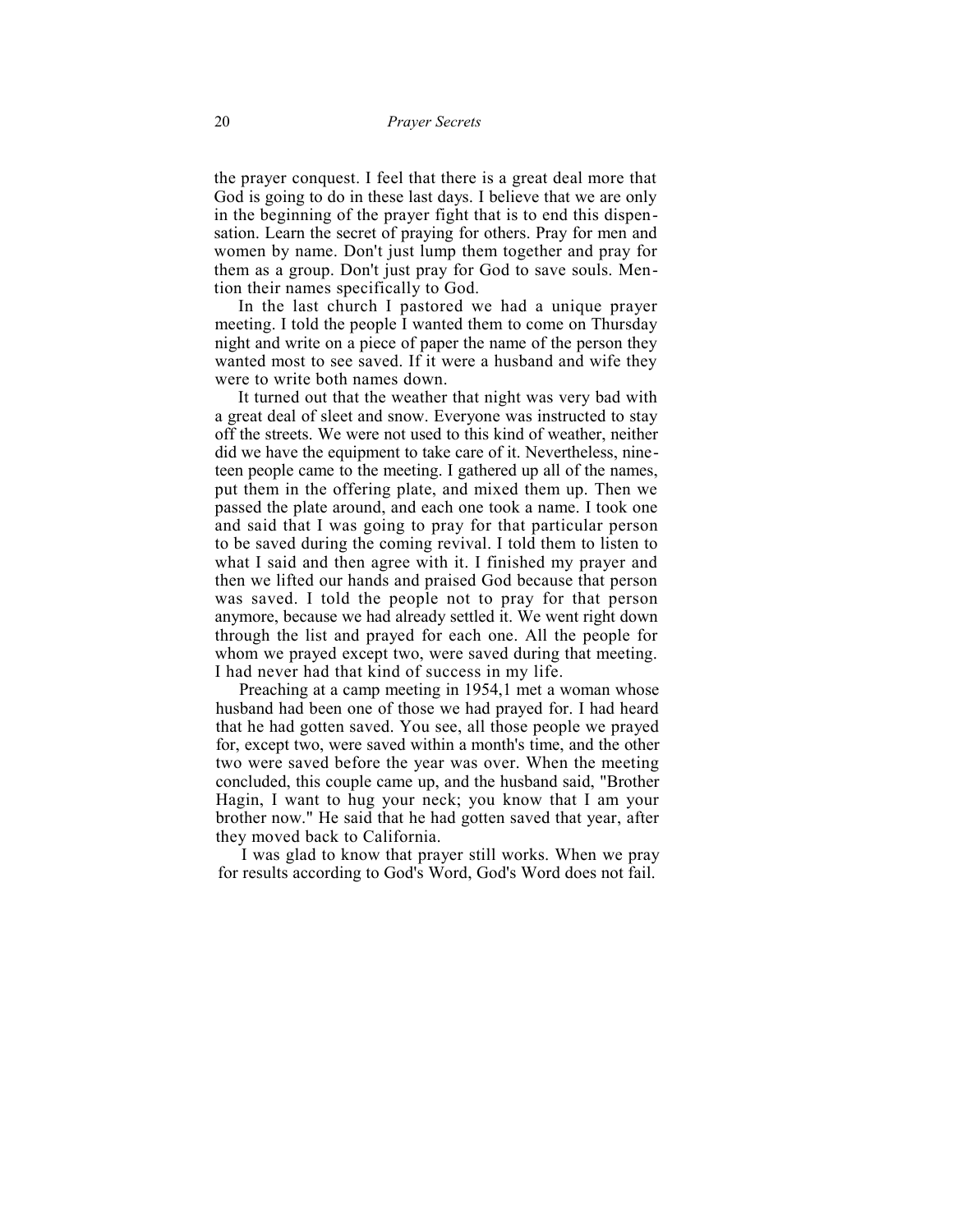## **Chapter 4 The Prayer Secret of Agreeing and Praying in the Spirit**

We are talking about prayer secrets. Here is the secret of agreeing.

#### MATTHEW 18:19

19 Again I say unto you, That if two of you shall agree on earth as touching any thing that they shall ask, it shall be done for them of my Father which is in heaven.

Do not put any limitations on that. Let's just take Him at His Word.

It is like the story we were told about a little girl. Her pastor kept saying, "That doesn't mean that," and "This doesn't mean this." She finally asked, "If Jesus did not mean what He said, then why didn't He say what He meant?" That is a pretty good thought. If He didn't mean what He said, then why didn't He say what He meant? I believe Jesus said what He meant and meant what He said.

Several years ago I was preaching in west Texas, at Christmastime. Although I had been there for three weeks the pastor wanted me to stay three more weeks. I still had another meeting before Christmas. The pastor then informed me that he had a big payment every year on the church property, and each Sunday night in December he took an offering for this purpose. He said if I would stay, he would take up an offering for the payment first, and then take up my offering later. He said he realized that I would need extra money at Christmastime since I would not be in meetings during the holidays, but he was not sure if his people could give any extra. Nonetheless, I agreed to stay, believing that I would receive sufficient offerings. I wrote my wife telling her that I was going to stay on, and that I wanted her to open her Bible the next Sunday afternoon to Matthew 18:19 and agree with me for so much money. I assured her that I would do the same. We claimed half again as much as we had been getting each week.

That next Sunday night the pastor took up his offering for the property and then mine. I received three dollars more than what my wife and I had agreed upon.

21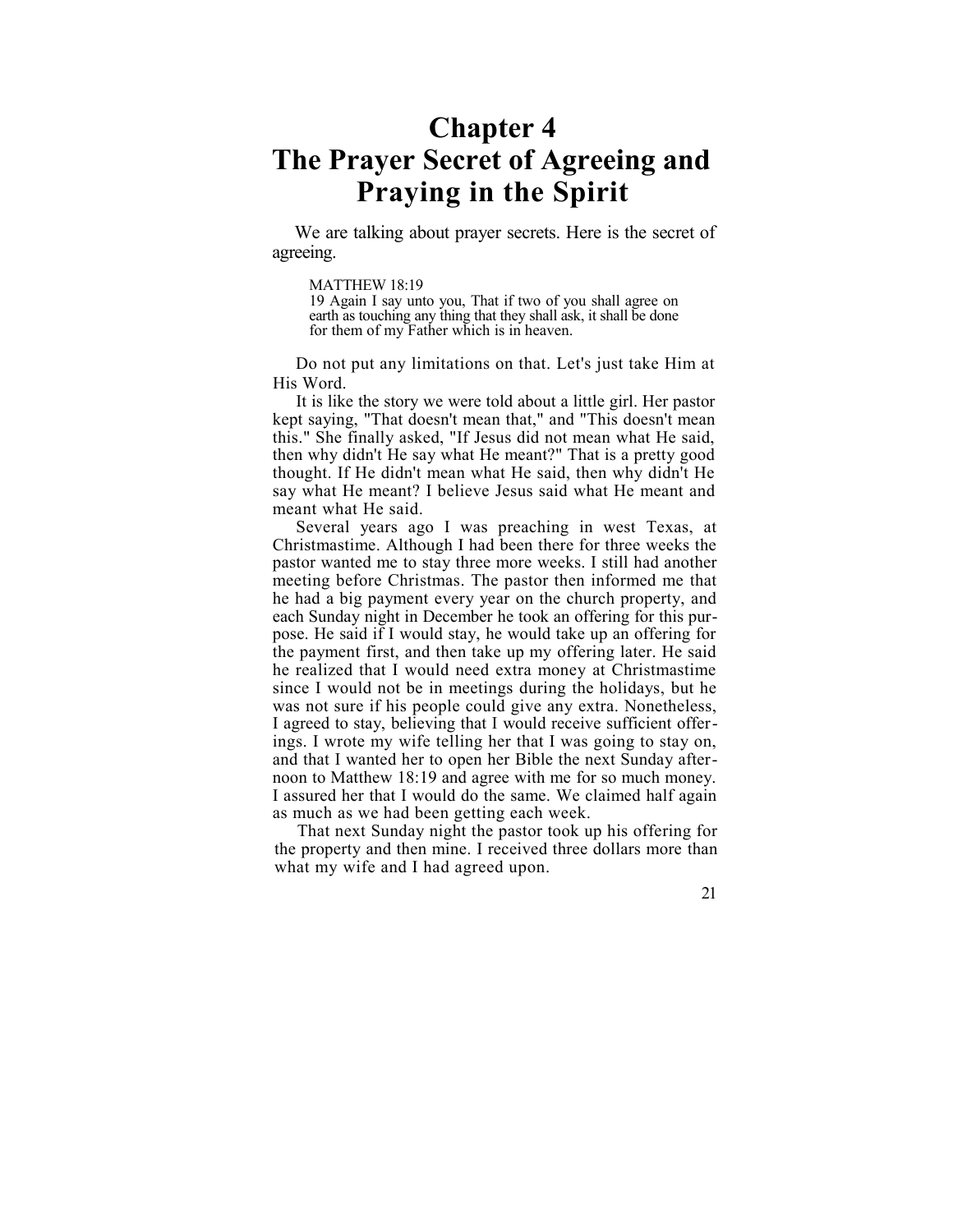The next week I wrote my wife telling her to do the same thing again on the following Sunday afternoon and that I would do likewise. When the week was over, we received \$1.49 above the amount we had asked for.

The Sunday night before Christmas, the church had a little Christmas program, and I preached only fifteen minutes. Afterwards, the pastor took up an offering again for the property and then one for me.

After the service, we went to the parsonage, and the pastor asked me how much I had gotten for that week. I told him that the deacons had not yet told me. Since the deacons were busy, the pastor and I counted the money. The offering was about \$20 short of what my wife and I had claimed. I suggested that we count it again, because the money had to be there. I told him what my wife and I had done, and I said that if it were not there, then I would have to go to every church where I had preached and tell them that Jesus was a liar and that the Bible was not so. If it did not work, I wanted to throw it away. I am just that honest.

I do not mean that things will come to you like ripe cherries falling from a tree, because you have to stand your ground. You have to stand your ground against the devil. In anything else in life, people will fight for their rights and what belongs to them. They will lose sleep and put forth every effort. But when it comes to spiritual things, they will roll over, shut their eyes and play dead. We need to get down to business and find out where the answer is. God's Word works. Many times in prayer I have gone right over the same ground again and again.

If I had a very valuable ring and found that I had lost the setting out of the ring, I would go over the ground carefully where I thought I had lost it. I would get down on my hands and knees, crawling around, if necessary, looking for it. When it comes to spiritual matters I do the same thing — I retrace my steps.

So I told the pastor that the money had to be there. We counted it again and we were still short. He counted half the money, and I counted the other half. Then he counted the half that I had counted, and I counted his half. We still arrived at the same figure. I told him that it just had to be there. We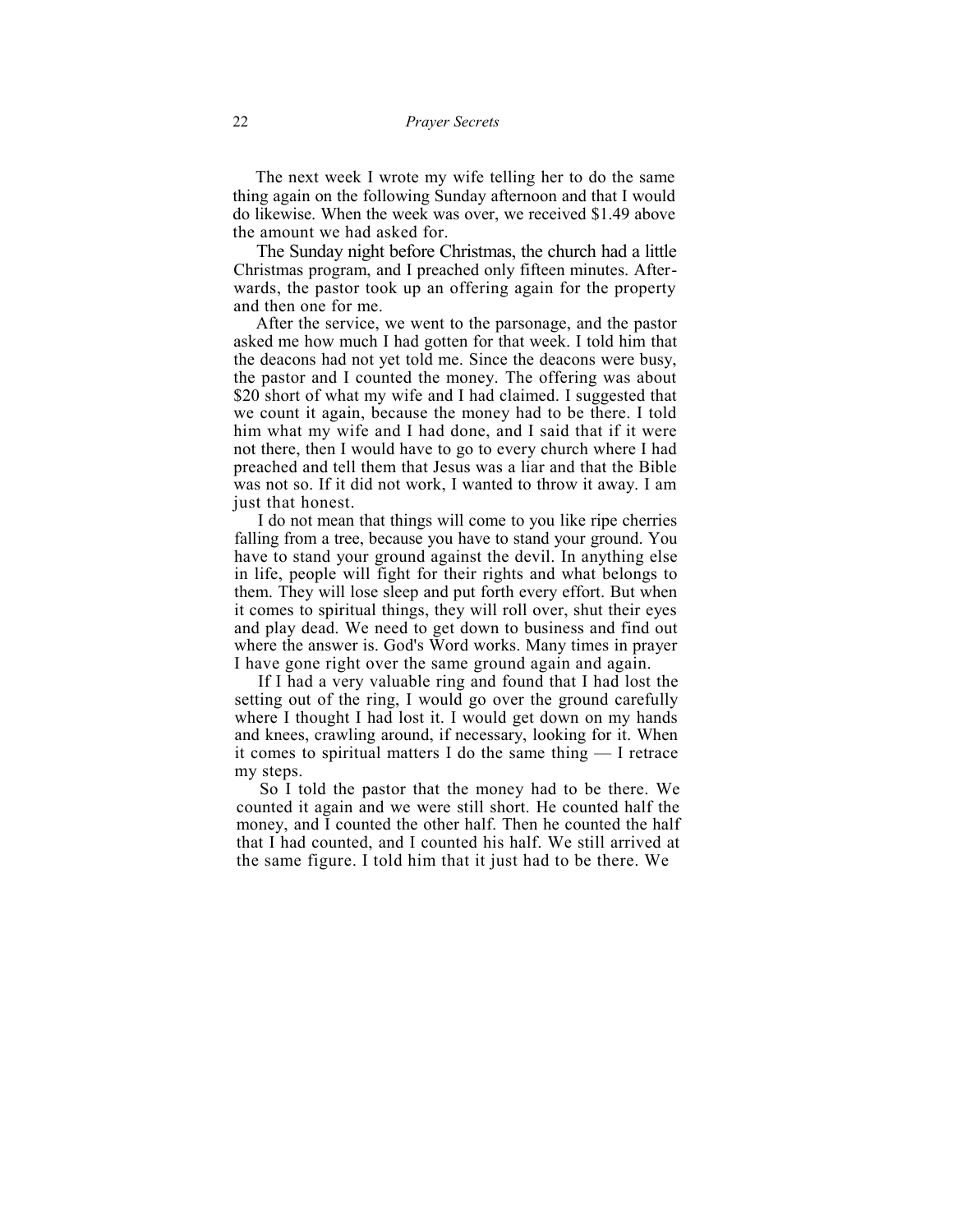decided to count it again. He said that we would count all night until we got it.

Suddenly, I remember that the pastor's wife had bought a Bible from me before church. She had paid me for it and had put the \$7.50 in an envelope. She told me at the same time that there was a personal offering that she did not want to go through the church. She told me not to tell even her husband. It was a \$25.00 offering, and I had forgotten all about it. Then I told him that I had a \$25.00 offering, but I didn't tell him who gave it to me. Therefore, I had \$5.00 above what we had claimed!

Stand on God's Word and say that it has to be. Look the storm in the face like Paul did. Jesus' Word is more sure than the word of an angel. Paul said, *"For there stood by me this night the angel of God, whose I am, and whom I serve"* (Acts 27:23). He concluded saying, *"Wherefore, sirs.. . I believe God, that it shall be even as it was told me"* (Acts 27:25).

God's written Word is even more sure than the word of an angel. Look the contradictory circumstances in the face and say, "Wherefore sirs, I believe God that it shall be even as it was told me." You will find out that the devil and demons will relent in their opposition, and the answer will come. Stand your ground and God will hear you. Look the foreboding clouds in the face and say, "Wherefore sirs, I believe God that it shall be even as it was told me." You will find out then that the devil and demons will relent in their opposition, and the answer will come. Stand your ground, and God will hear you.

In order for the prayer of agreement to work, there has to be two of you and you have to be on the earth. That fits us. The strongest assertion that you can make in the English language is to say, "I will or I shall." You cannot make any stronger assertion than that. Jesus said, "... it *SHALL be done for them of my Father which is in heaven"* (Matt. 18:19).

I was preaching in Salem, Oregon, in 1957 during a recession that was then on in the nation. Oregon was one of the states that felt the recession desperately. An unemployed mechanic from the church put some new brakes on my car out at his house. He had worked for a company for nineteen years as a mechanic, but the business had to close down.

After the meeting, this Christian mechanic and his wife and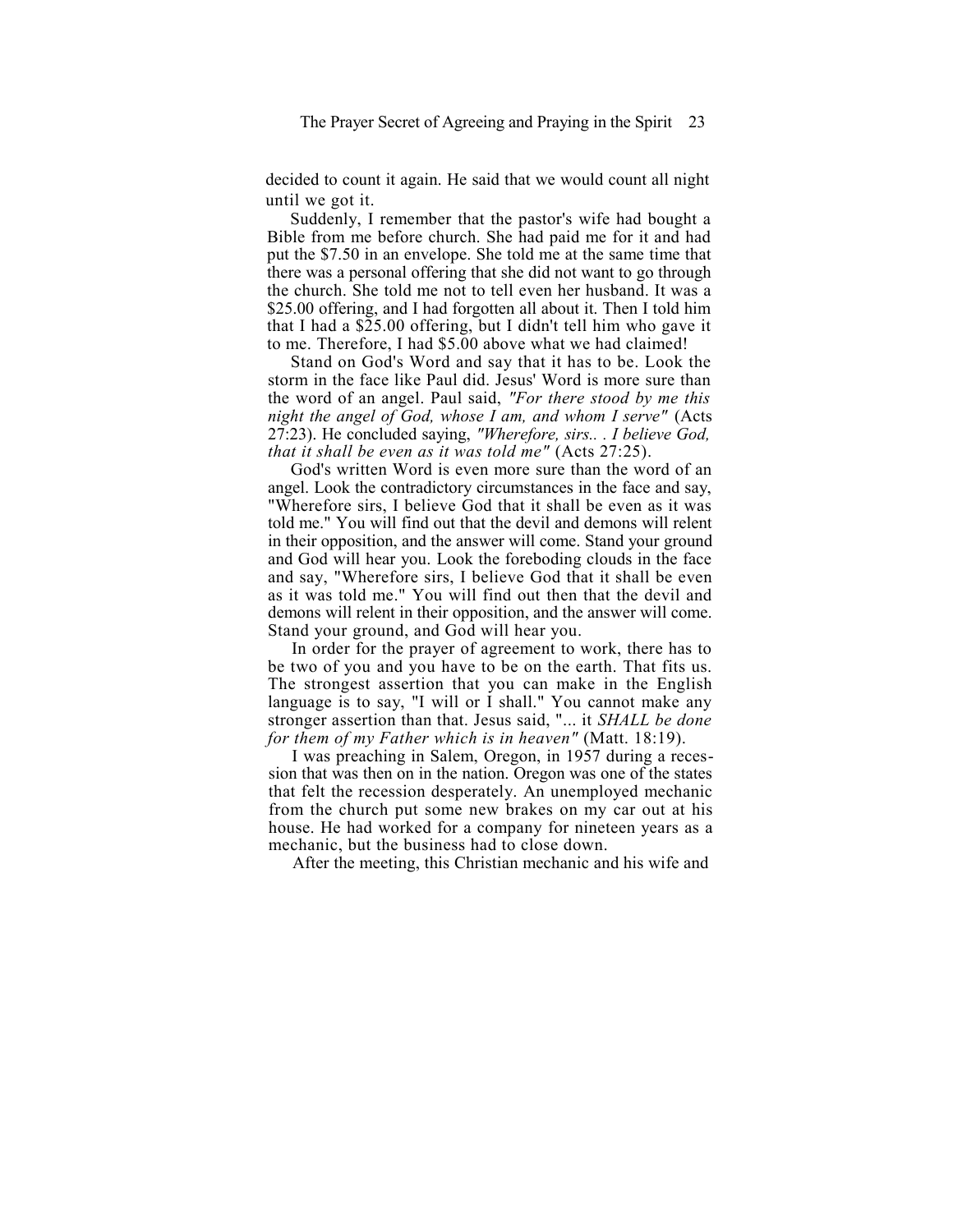my wife and I were eating together, and they related what had happened to them after I preached on Mark 11:23: "Whosoever shall say and not doubt in his heart, but shall believe that those things which he saith shall come to pass, shall have whatsoever he saith."

I had invited people in the meeting to come forward to speak in faith for whatever they wanted to see come to pass in their lives. That night as this man and woman were going home, the woman asked her husband what he had said. He then asked her the same question. They had a lot which they had been trying to sell for several years; she told her husband that she had asked for the lot to be sold. He said that he had asked the very same thing.

The next morning at the breakfast table she told her husband to go back to the real estate man and list the lot again. He went to the real estate man who told him that the property just would not sell. The Christian mechanic told the real estate agent that he wanted to list it anyway. The agent agreed and suggested that he see a man who had tried to buy the lot before at a lower price. The Christian mechanic found the man and learned that he was still interested in the lot and would even take it for the price that the couple had asked for it. For two years this couple had needed the extra money and could have had it, if they had only *said* it. Instead of believing with the heart they had been praying that *God* would do something about it. *We* have our part to play too.

This Christian mechanic also worked in the forests when weather permitted. The man who bought the lot owned a fleet of trucks, and he asked the mechanic if he would like to have a job. He accepted the job, which was year-round employment and the salary was \$100 more than he had been getting. His wife said that they had always known Mark 11:23,24 was in the Bible, but this was the first time they had ever really acted on it.

It is a sad thing that Spirit-filled Christians go through life and never act upon the Word. God's Word is true. Jesus did not say that it *might* be done or that there was a possibility that it *could* be done. Instead, He said that it *shall* be done! If you agree on anything, it shall be done. Instead of arguing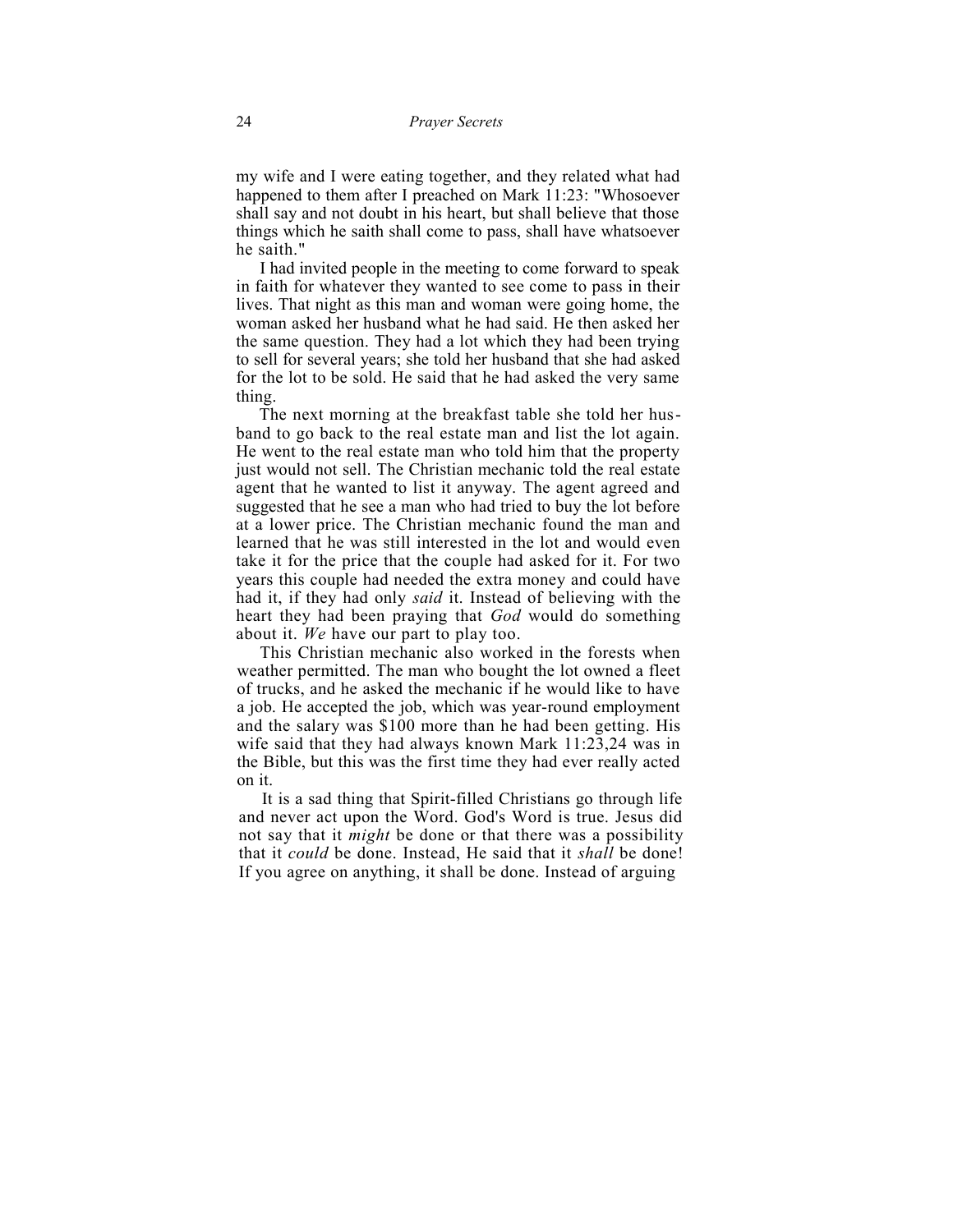with the Bible, why don't you just side in with it.

Years ago when I was a Baptist boy, a friend of mine worked for his brother in a little garage that had hardly enough room to get one car in it. It was during the depression days. His brother paid him \$3.00 a week and fed him. Besides this, both brothers tried to help their parents who were very poor. I remember I stopped by to see my friend, and he was working on a '34 Chevrolet. His brother had just left. He told me that he wanted me to pray about something with him. He had been going with a young lady, and he wanted to get married, but he couldn't on \$3.00 a week. He wanted me to pray that he would get a good job, because he did not even have any dress pants. He said he had applied for a job, but the men who took his application told him that there were 2,000 ahead of him. He was going to apply for another job at a cotton mill, and he wanted me to agree with him that he would get it. Even though there were hardly any jobs around to be had, he knew God would do something about it.

I told him about Matthew 18:19, and we agreed that he would have that job within ten days. On the tenth day they called him, and he went to work for \$10 a week. In a little while he bought himself a couple of suits of clothes, and in about nine months he got married on \$10 a week. He stayed there until he was promoted to be one of the bosses, earning a good salary. Then God called him to preach, and he went into the ministry. That was my first experience in acting upon this verse of Scripture. It will work because it is God's Word. You can be mighty in prayer alone, but you can be mightier with someone joining you.

I remember Smith Wigglesworth telling of an English Presbyterian lady who had come to his little mission and received the baptism of the Holy Spirit. (You may have experienced that yourself when you first received, you thought everyone would be happy for you but you found out later that maybe they were not so thrilled!) This lady went back to her church and started speaking in tongues, whereupon they threw her out. Her husband was on the board, and they told him that he would have to put a stop to it, or else they would have to excommunicate her for good. He went home angry and informed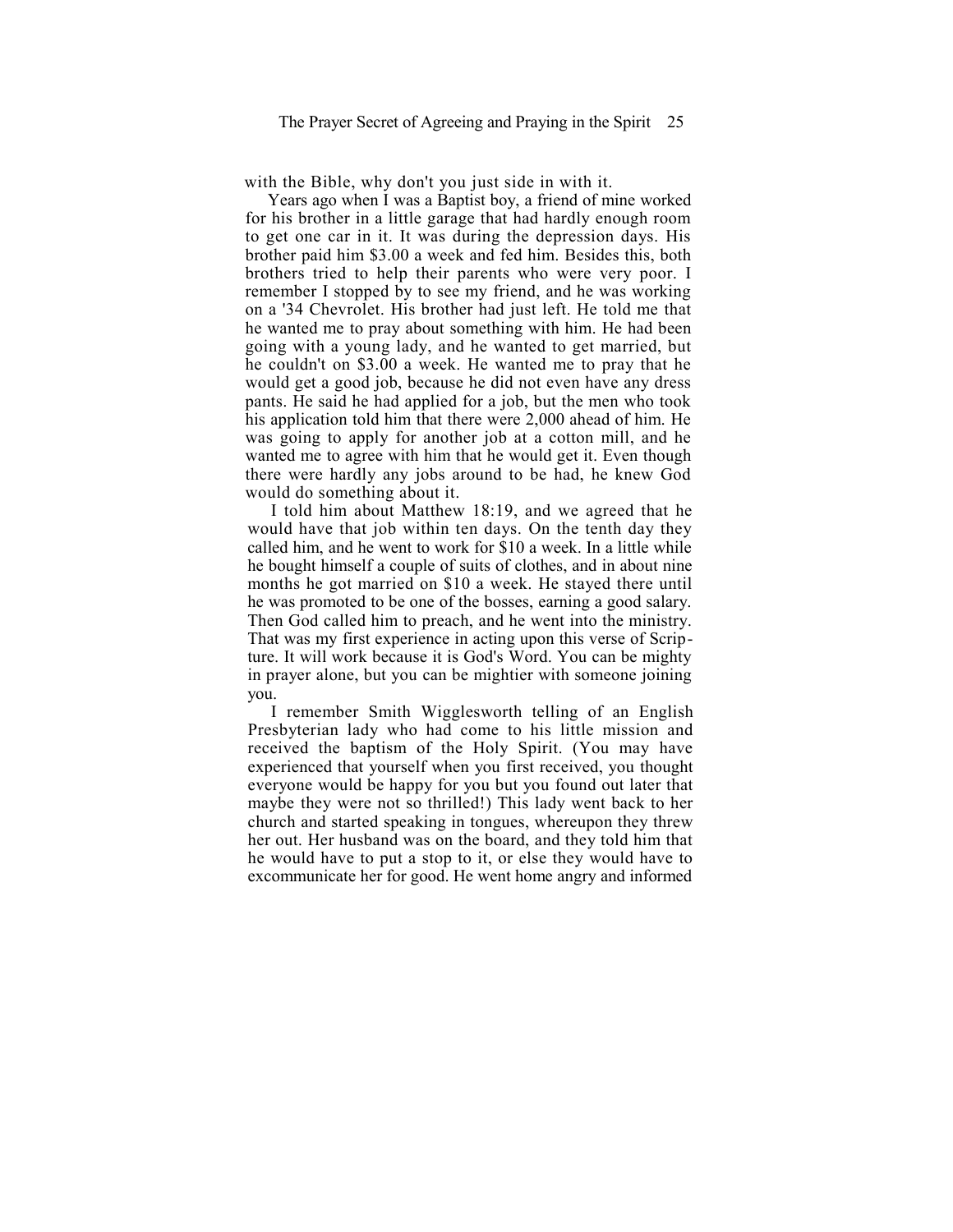her that she would have to choose between the Holy Spirit and him. He would give her ten days to make up her mind. She sent word for Wigglesworth to come to pray for her. When he came, he saw that her face and eyes were red from crying. She told him that he was too late; nonetheless, Wigglesworth assured her that God never sent him anywhere too late. She related the story and added that it was the tenth day.

At the breakfast table that morning her husband had asked her what her decision was. She told him that she could not give up the Holy Spirit, so he had packed and left. Wigglesworth told her that if they agreed in prayer, her husband would be back. She replied, "You don't know my husband!"

He answered, "No, I don't know him, but I know my Jesus." She informed him that her husband never went back on his word. After a little time Wigglesworth succeeded in showing her what the Word said. He told her that all they had to do was to agree on earth. Finally, she agreed to agree with Wigglesworth. They prayed and asked that her husband would come back. While they were praying, she began praying in the Spirit. Wigglesworth told her that when her husband came back that night (he didn't say "if"), she should be very nice and act as if nothing had happened at all. He added that after her husband went to bed she should go to another room to be alone, start praying in the Spirit, and when she was in the Spirit, she should go quietly and lay her hand on him and claim his soul.

Wigglesworth left, and the woman's husband came back that evening. She cooked him his favorite supper and later when she was praying while he was asleep, she laid her hand on him and claimed his soul. The minute she touched him, he jumped out of bed and asked the Lord to save him. He then confessed that he was a board member of the church but was not really saved. He was converted and in a few minutes he was filled with the Spirit too. This all happened because Wigglesworth and this woman had agreed in prayer.

ROMANS 8:26

26 Likewise the Spirit also helpeth our infirmities: for we know not what we should pray for as we ought: but the Spirit itself maketh intercession for us with groanings which cannot be uttered.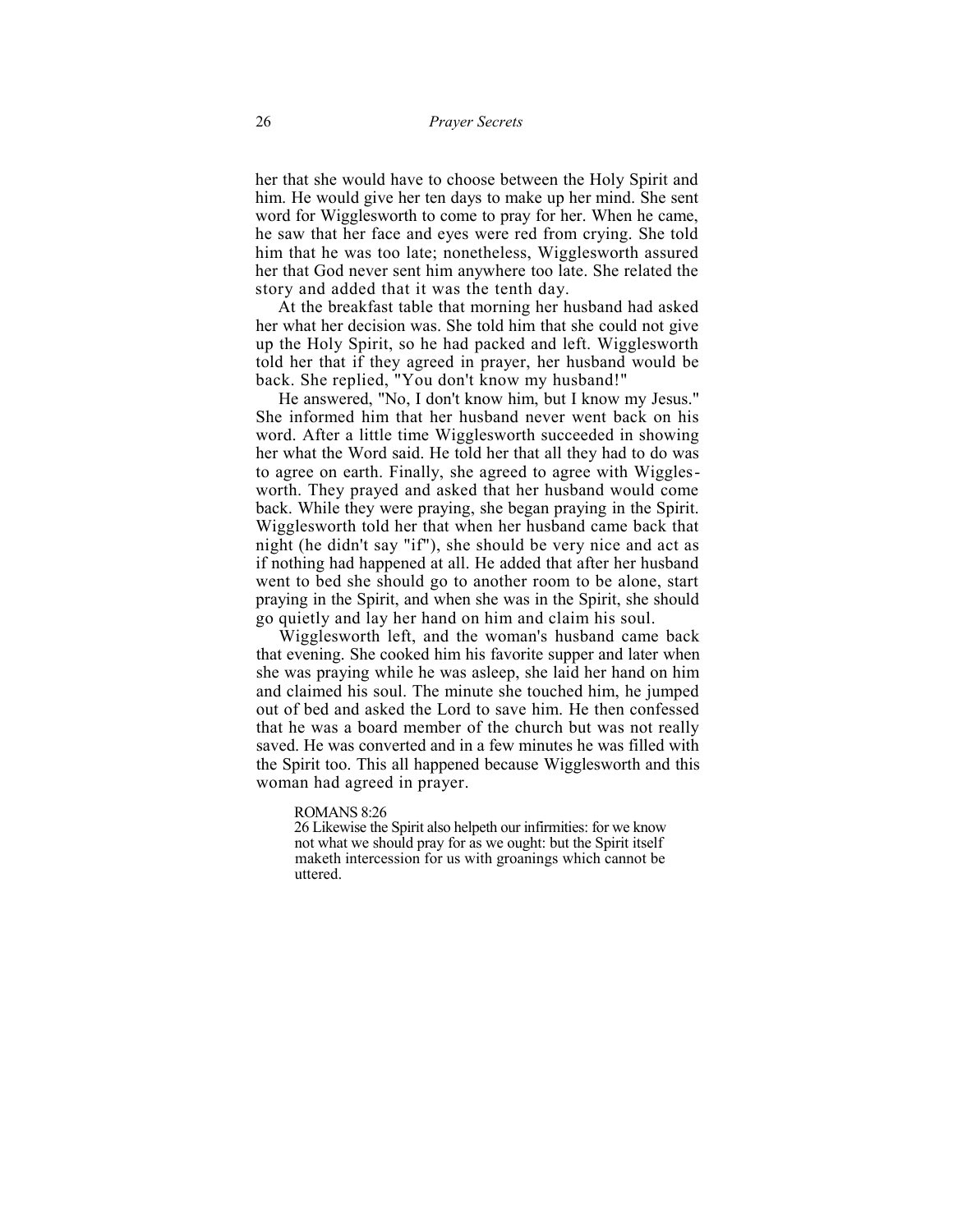Dr. P. C. Nelson affirms that the Greek translation says that the Spirit makes intercession, "with groanings which cannot be uttered in articulate speech." Articulate speech means your normal kind of speech. This verse includes praying with tongues also. That agrees with what Paul says in First Corinthians 14:14: *"For if I pray in an unknown tongue, my spirit prayeth, but my understanding is unfruitful.*" *The Amplified Bible* says, "... my spirit [by the Holy Spirit within me] prays. ..."

We know not what to pray for as we ought. You cannot possibly know in your natural mind what to pray for as you ought. For instance, if I am praying for someone I know, and I ask God to bless him, all I am doing is salving my conscience so I can say that I prayed for him. You can just say what you want to, but we know not what to pray for as we ought. Thank God, the Spirit helpeth our infirmities.

That does not mean that this is something the Holy Ghost does apart from you. That would make the Holy Ghost responsible for your prayer life and He is not, because the Bible teaches that *you* are responsible. The Holy Spirit is not sent to do your praying for you, but He is sent to help you in every aspect of life, including your prayer life. These groanings come out of your spirit and escape your lips; that is the Spirit helping you. Some things come out that just cannot be expressed in words. These groanings are inspired by the Holy Spirit, and they come from within you. Often by praying this way, you are interceding. The prayer of intercession is praying for another.

Charles Finney began his ministry as a Presbyterian and later on became a Congregationalism He knew something about the Holy Spirit. He is known as the man who prayed down revivals. Finney was holding a revival meeting in a certain city. The wife of one of the leading doctors of the city was a wonderful Christian woman and leader, but the doctor himself was an infidel. He would make fun of his wife. She felt that Finney, who had been a lawyer, would be able to help her husband. She kept insisting that Finney come to her house on one of his days off. He agreed to come on a Monday for the noon meal.

This doctor had a brother who was a farmer; he was a very religious man and had come to attend the meetings. This farmer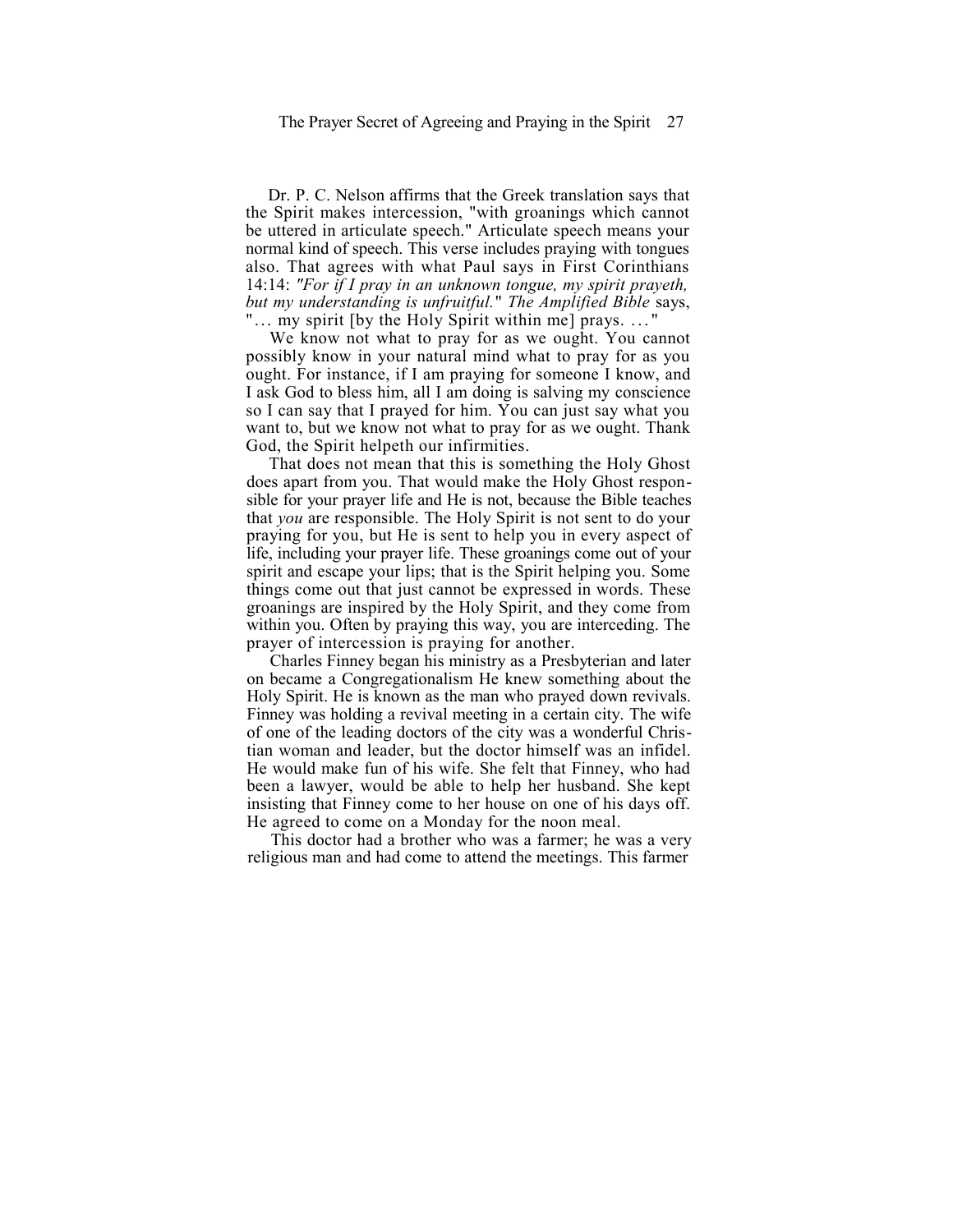brother was staying in the home with the doctor and his wife, so at the time appointed, Finney came and everyone was seated at the table. The lady asked Finney to pray; as he bowed his head, he was checked in his spirit and felt that the Lord wanted the farmer brother to pray. The brother began praying, when suddenly he took ahold of his stomach and started groaning. He then jumped up from the table and ran to his bedroom.

The doctor thought something was wrong with him physically, and jumped up to follow his brother. Finney followed. As Finney went into the room, the doctor was coming out to get his bag because he thought his brother had some kind of stomach cramps. Finney knew what the matter was. He stopped the doctor, informing him that there was nothing wrong with his brother. Finney told the doctor that his brother had the spirit of travail and intercession and that he was praying for the doctor's lost soul. The doctor jerked loose from Finney and said that he did not believe it. The doctor left and Finney went into the room and kneeled down by the brother, and began to pray.

You can help lift a spiritual load just like you can a physical load. Finney said that within a few minutes he could feel the burden coming off on him. For forty-five minutes they stayed there weeping and groaning. When you do this, sometimes you feel as if your own soul is lost, but really it isn't. Because you are taking someone else's burden upon yourself, you actually feel on the inside of you, as if you are lost. Some have had this spirit of groaning and did not know what it was. It is intercession for a lost soul. If the Spirit of God comes upon you and groanings start welling up from your inner man, go ahead and groan and pray it out. Although you do not take it upon yourself to just groan in the flesh, there is a groaning of the Spirit when the Holy Spirit takes hold with you in prayer.

Finney said that after they had prayed, they started laughing. You should always pray until you have a feeling of praise. He said they rejoiced and laughed for awhile. After Finney came downstairs, he knocked on the doctor's study door. He told him that he had a word for him from his brother. The doctor opened the door and asked him how his brother was.